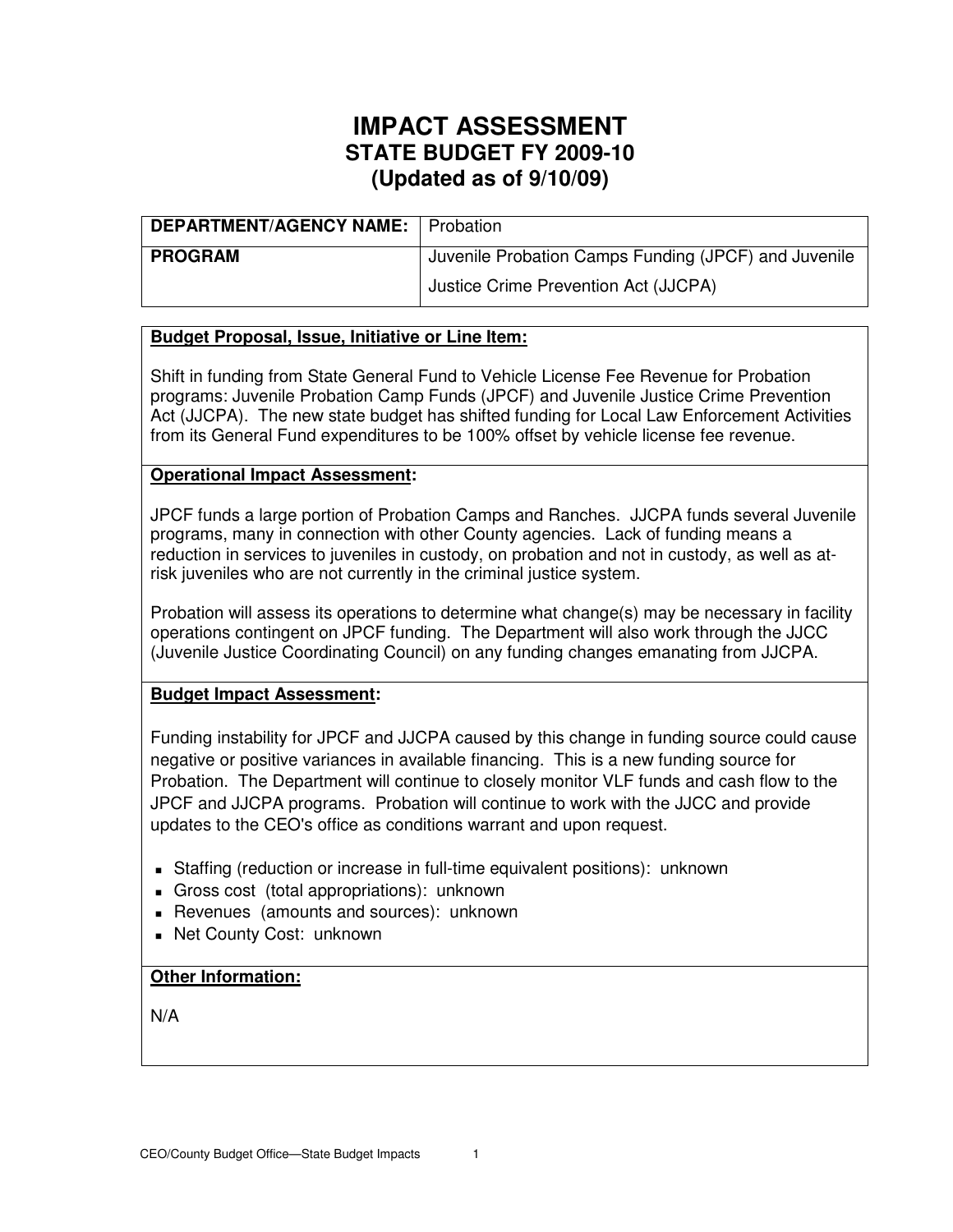| <b>DEPARTMENT/AGENCY NAME:</b> Probation |                                                       |
|------------------------------------------|-------------------------------------------------------|
| <b>PROGRAM</b>                           | Substance Abuse and Crime Prevention Act (Proposition |
|                                          | 36)                                                   |

## **Budget Proposal, Issue, Initiative or Line Item:**

Substance Abuse and Crime Prevention Act of 2000 (SACPA or Proposition 36) funding is eliminated. There is one-time augmentation funding available for the Offender Treatment Program (OTP), which serves drug court clients, to help mitigate this loss.

## **Operational Impact Assessment:**

Current Proposition 36 case supervision services are no longer funded by the State. The Department may need to change its business model to "bank" Proposition 36 cases according to risk/need of each probationer. Depending on funding availability under the OTP one-time augmentation, limited services may be provided following a drug court model. See below.

## **Budget Impact Assessment:**

- Staffing (reduction or increase in full-time equivalent positions): Reduction of one full unit of nine Deputy Probation Officer II positions and one Supervising Probation Officer position, 10 positions total. Probation commenced assigning personnel to other department operations effective August 1, 2009.
- Gross cost (total appropriations): Reduction of \$1.1 million
- Revenues (amounts and sources): Reduction of \$1.1million
- **Net County Cost: N/A**

## **Other Information:**

These losses could be partially offset, by OTP funds, if available. As reported in August, no funding formula has been established, but statewide, there could be \$45 million available to offset the loss of \$90 million in Proposition 36 revenue. Probation would need to collaborate with the Court, HCA, District Attorney, Public Defender and appropriate community-based organizations to determine accurate funding and OTP business model, which is most likely to follow the current drug court model in place. In order for the Department to staff Deputy Probation Officers in a drug court, their cost would need to be 100% offset by OTP funds.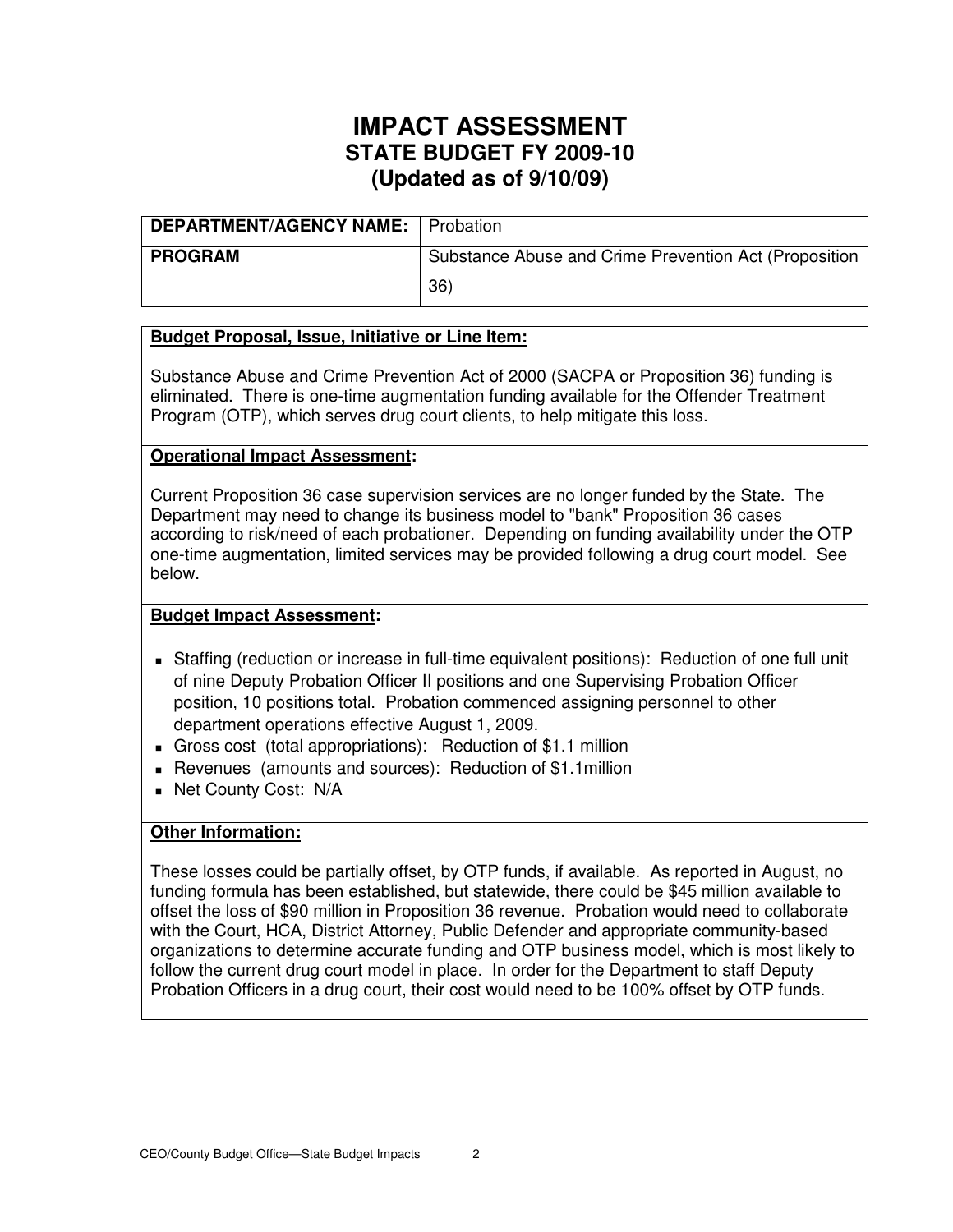| <b>DEPARTMENT/AGENCY NAME:</b>   Office of the District Attorney |                                                       |
|------------------------------------------------------------------|-------------------------------------------------------|
| <b>PROGRAM:</b>                                                  | Substance Abuse and Crime Prevention Act (Proposition |
|                                                                  | 36)                                                   |

## **Budget Proposal, Issue, Initiative or Line Item:**

Substance Abuse and Crime Prevention Act of 2000 (SACPA or Proposition 36) funding is eliminated.

### **Operational Impact Assessment:**

The elimination of funding will reduce the participation of the District Attorney in the program.

### **Budget Impact Assessment:**

- Staffing (reduction or increase in full-time equivalent positions): The Office will take cost reduction measures to address budget shortfall resulting from the elimination of Proposition 36 funding.
- Gross cost (total appropriations): Reduction of \$328,483
- Revenues (amounts and sources): Reduction of \$328,483
- **Net County Cost: N/A**

## **Other Information:**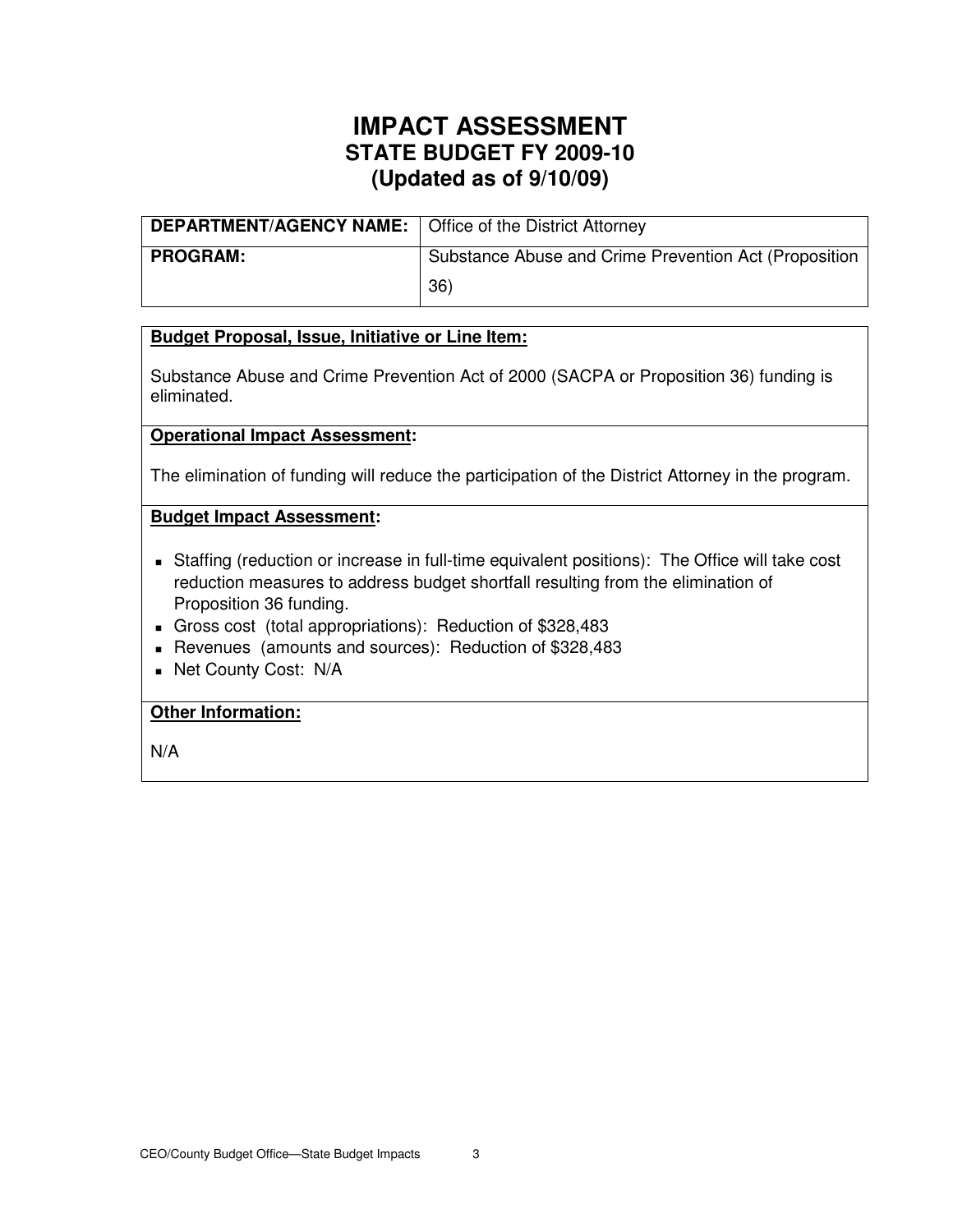| <b>DEPARTMENT/AGENCY NAME:</b> Public Defender |                                                       |
|------------------------------------------------|-------------------------------------------------------|
| <b>PROGRAM:</b>                                | Substance Abuse and Crime Prevention Act (Proposition |
|                                                | 36)                                                   |

## **Budget Proposal, Issue, Initiative or Line Item:**

Substance Abuse and Crime Prevention Act of 2000 (SACPA or Proposition 36) funding is eliminated.

### **Operational Impact Assessment:**

The Public Defender will continue to provide services to indigent clients as appointed by the courts. The services of the Public Defender are mandated under the Constitution of the United States and the California Constitution as well as under Penal Code Section 987. The court is obligated to appoint counsel to represent indigent persons who stand accused and the Public Defender must be appointed in Counties where available. If the Public Defender is unavailable to represent clients, the court will appoint private counsel at a cost to the County General Fund.

The elimination of SACPA funding will reduce the cost reimbursement for services provided to clients in the program.

#### **Budget Impact Assessment:**

- Staffing (reduction or increase in full-time equivalent positions): Unknown
- Gross cost (total appropriations): Reduction of \$328,483
- Revenues (amounts and sources): Reduction of \$328,483
- Net County Cost: Impact to be determined

#### **Other Information:**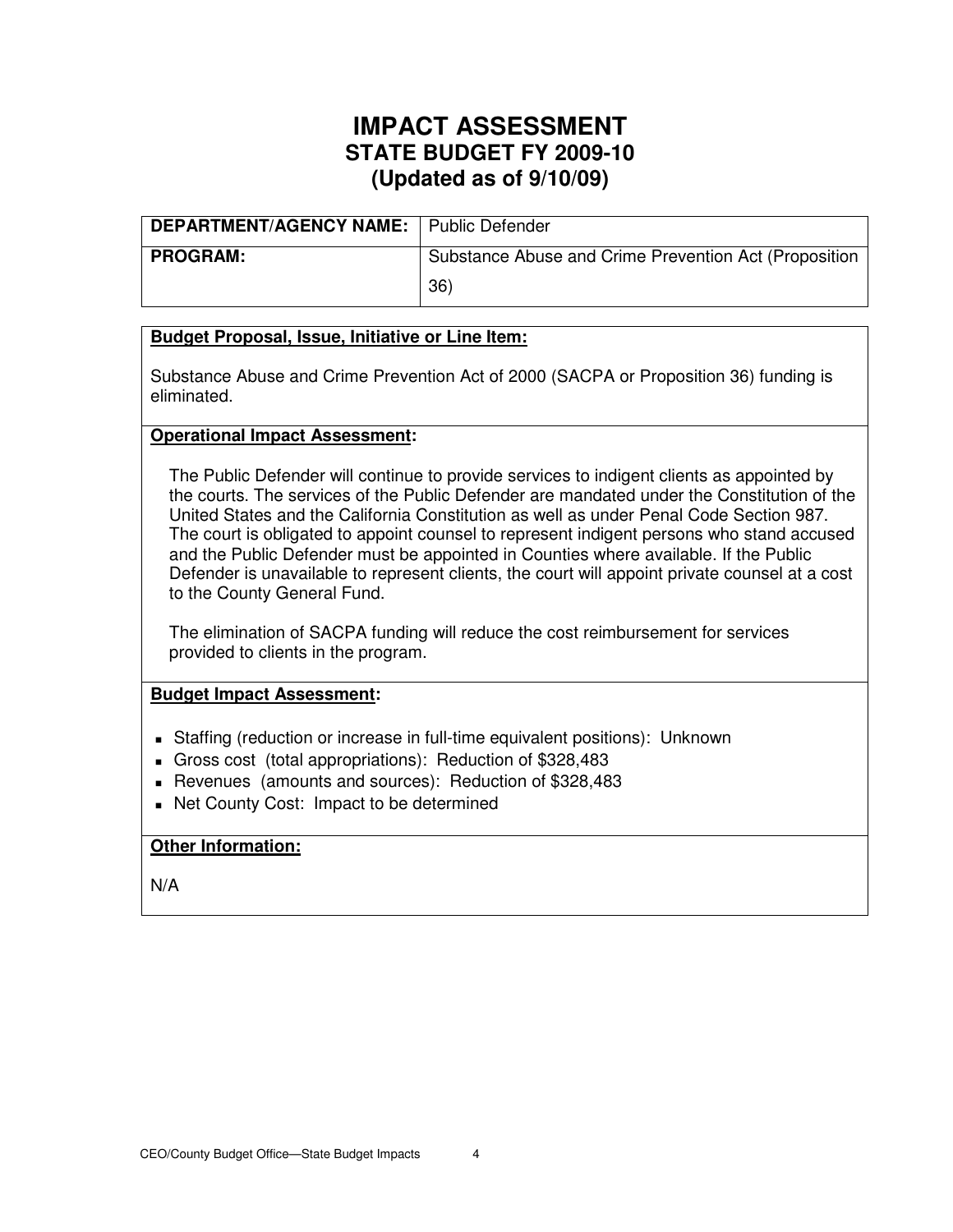| <b>DEPARTMENT/AGENCY NAME:</b> | Health Care Agency/Behavioral Health Services          |
|--------------------------------|--------------------------------------------------------|
| <b>PROGRAM</b>                 | California Work Opportunity and Responsibility to Kids |
|                                | Program (CalWORKs)                                     |

## **Budget Proposal, Issue, Initiative or Line Item:**

California Work Opportunity and Responsibility to Kids Program (CalWORKs) – Reduced statewide grant in the amount of \$509 million.

### **Operational Impact Assessment:**

CalWORKs participants are referred by Social Services Agency to Behavioral Health to overcome mental health and substance abuse issues that interfere with their ability to get or keep a job. Participants are referred to the Health Care Agency's CalWORKs Regional Coordinators for referral to contracted outpatient provider services. In FY 2007-08 Health Care Agency served 1,313 clients. There are four contract providers providing services.

### **Budget Impact Assessment:**

- Staffing (reduction or increase in full-time equivalent positions): Reduction of 5.0 FTE
- Gross cost (total appropriations): Reduction of \$481,491
- Revenues (amounts and sources): Reduction of \$481,491
- **Net County Cost: N/A**

#### **Other Information:**

Health Care Agency receives the revenue through a cost apply agreement with the Social Services Agency. The Department is awaiting confirmation from SSA on the exact amount to be reduced, if any. In the meantime, 5.0 FTEs are being shifted to Mental Health Services Act (MHSA) funded programs in order to right-size the CalWORKs Program in Behavioral Health Services. This shift will have no client impacts.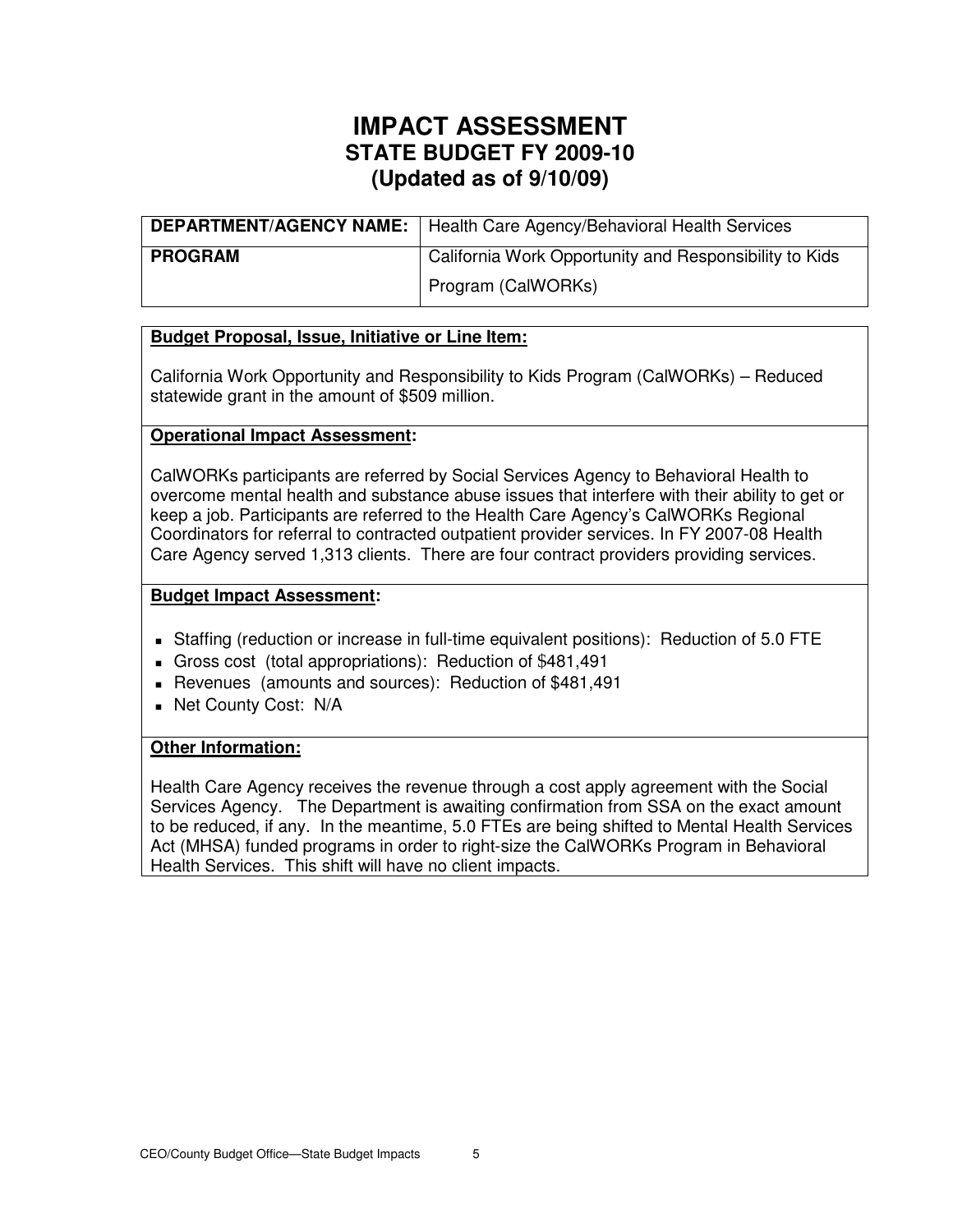|                | <b>DEPARTMENT/AGENCY NAME:</b>   Health Care Agency, Public Health, Disease Control and<br><b>Epidemiology Division</b> |
|----------------|-------------------------------------------------------------------------------------------------------------------------|
| <b>PROGRAM</b> | Office of AIDS Care and Education/Prevention Programs                                                                   |

## **Budget Proposal, Issue, Initiative or Line Item:**

Reduce State General Fund by \$52 million for CDPH Office of AIDS (OA) Care and Education/Prevention programs. Specific action included eliminating all or most of State General Funding in HIV/AIDS programs such as HIV Counseling and Testing, Therapeutic Monitoring, Education and Prevention, Counseling and Testing and Early Intervention Program.

### **Operational Impact Assessment:**

The Prevention and Testing Services Portfolio budget is reduced by \$543,678 (not including Behavioral Health funding covered in a separate budget impact assessment). The Prevention and Testing Services Portfolio includes the previous HIV Counseling and Testing grant and the Education and Prevention grant.

The Care Services Portfolio budget is reduced by \$855,431. The Care Services Portfolio includes the previous Early Intervention Program and Therapeutic Monitoring grants. In addition, the federal Ryan White Part B funding (previously a separate award), and the Home and Community Based Care program (previously awarded directly to AIDS Services Foundation) are now included in the portfolio funding to HCA.

These reductions will impact a number of HIV Care and education/prevention services. HCA's HIV Testing services provided 6,400 HIV client counseling and tests in 2008. Approximately 1,500 clients received therapeutic monitoring provided by the Public Health Lab. Early Intervention Program (EIP) provided transmission risk reduction, psychosocial, health and treatment education, and case management services for approximately 1,400 clients. Education and Prevention conducted outreach to prevent HIV transmission, change attitudes and behavior related to HIV, and to promote risk-reduction skills.

#### **Budget Impact Assessment:**

- Staffing (reduction or increase in full-time equivalent positions): Reduction of 9.5 FTE
- Gross cost (total appropriations): Reduction of \$1,399,109
- Revenues (amounts and sources): Reduction of \$1,399,109
- **Net County Cost: N/A**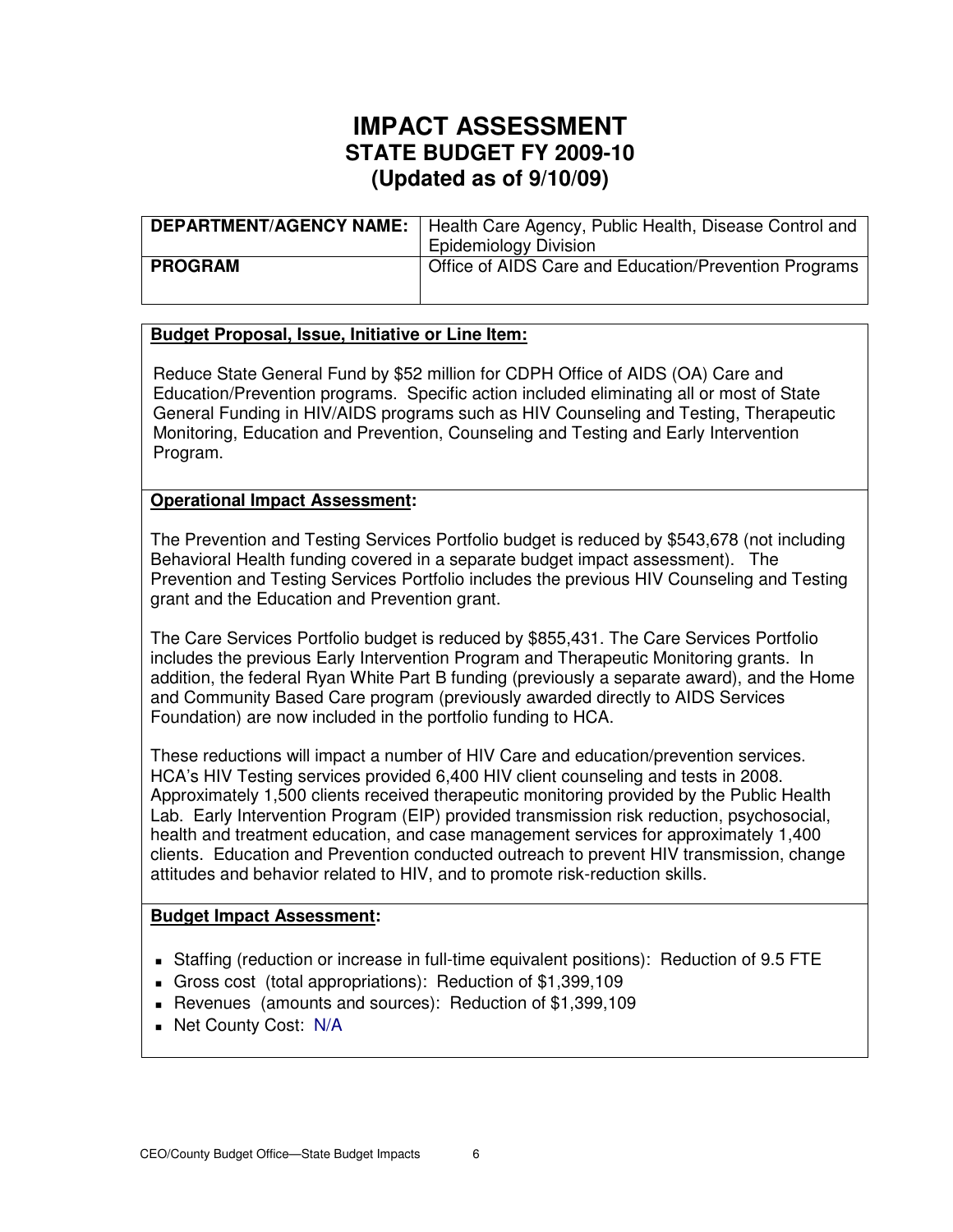## **Other Information:**

Though State General Funds in these programs were eliminated, the Office of AIDS has remaining federal funds that will be block granted to counties. The HIV Planning Council has also decided to redirect federal funding to backfill some of the reduced program activities that are eligible for federal funding to maintain the most critical services.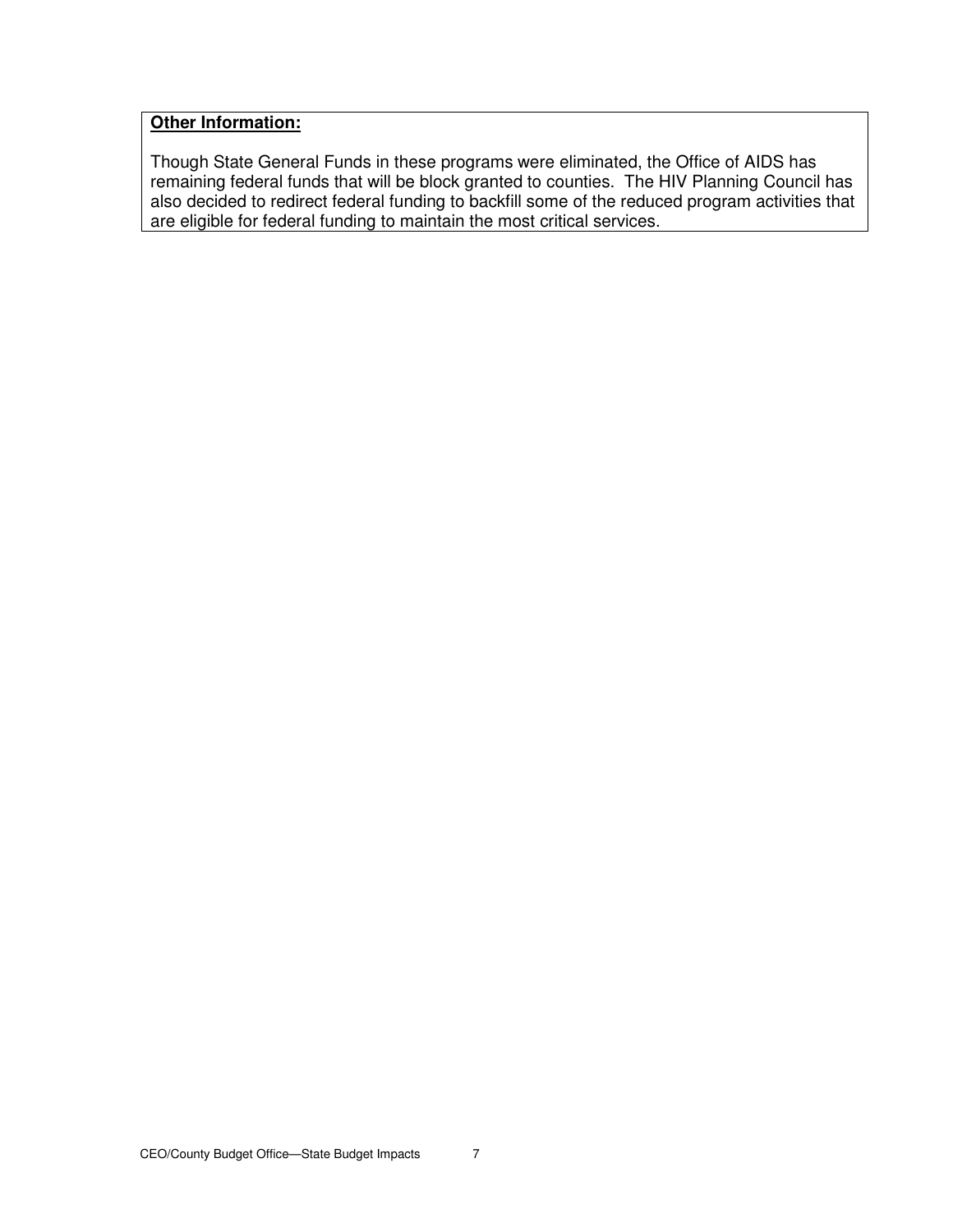|                 | <b>DEPARTMENT/AGENCY NAME:</b>   Health Care Agency/Behavioral Health Services |
|-----------------|--------------------------------------------------------------------------------|
| <b>PROGRAM:</b> | Early and Periodic Screening, Diagnosis, and Treatment                         |
|                 | Services (EPSDT)                                                               |

## **Budget Proposal, Issue, Initiative or Line Item:**

Reduction of \$14.6 million in Early and Periodic Screening, Diagnosis, and Treatment Services (EPSDT). The State will realize EPSDT savings from eliminating State General Fund support for County programs identified as new in fiscal years 2007-08 and 2008-09.

### **Operational Impact Assessment:**

Contract providers offer community-based mental health services that utilize a client-centered approach. Specific services may include full service partnership services, individual and group therapy, medication support, crisis intervention, therapeutic behavior services, cooccurring disorder services, and linkage to other necessary health services. There are five contractors providing these services. HCA will backfill these cuts using Mental Health Services Act (MHSA) funds.

## **Budget Impact Assessment:**

- Staffing (reduction in full-time equivalent positions): N/A
- Gross cost (total appropriations): Reduction of \$470,066
- Revenues (amounts and sources): Reduction of \$470,066
- **Net County Cost: N/A**

## **Other Information:**

The Health Care Agency is expecting to use unspent MHSA funds to backfill the reduced EPSDT revenue.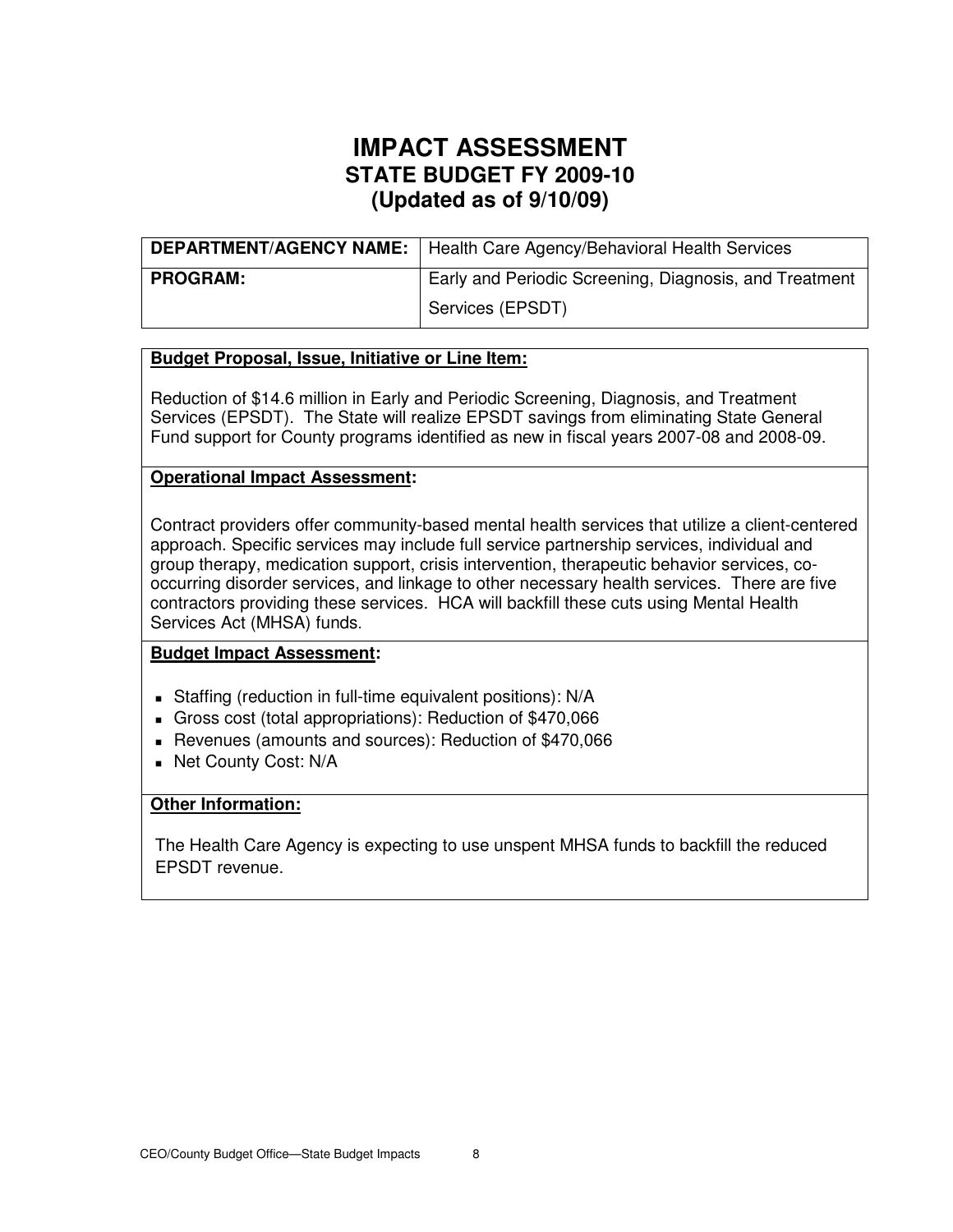|                 | <b>DEPARTMENT/AGENCY NAME:</b>   Health Care Agency/Public Health/Family Health |
|-----------------|---------------------------------------------------------------------------------|
| <b>PROGRAM:</b> | Maternal, Child and Adolescent Health Program (MCAH)                            |

## **Budget Proposal, Issue, Initiative or Line Item:**

All State General Funding in the amount of \$2.1 million for the Maternal, Child and Adolescent Health (MCAH) Program is eliminated.

### **Operational Impact Assessment:**

A combination of State, Federal and Local funding enables local health jurisdictions to provide services and programs to improve the health of mothers, infants, children, adolescents, and families. The loss of \$65,304 in State General Fund revenue to MCAH will be offset by an unanticipated increase in revenue from the Pediatric Immunization Project.

### **Budget Impact Assessment:**

- Staffing (reduction in full-time equivalent positions): N/A
- Gross cost (total appropriation): Reduction of \$65,304
- Revenues (amounts and sources): Reduction of \$65,304
- **Net County Cost: N/A**

## **Other Information:**

The loss of \$65,304 in State General Fund revenue to MCAH will be offset by an unanticipated increase in revenue from the Pediatric Immunization Project.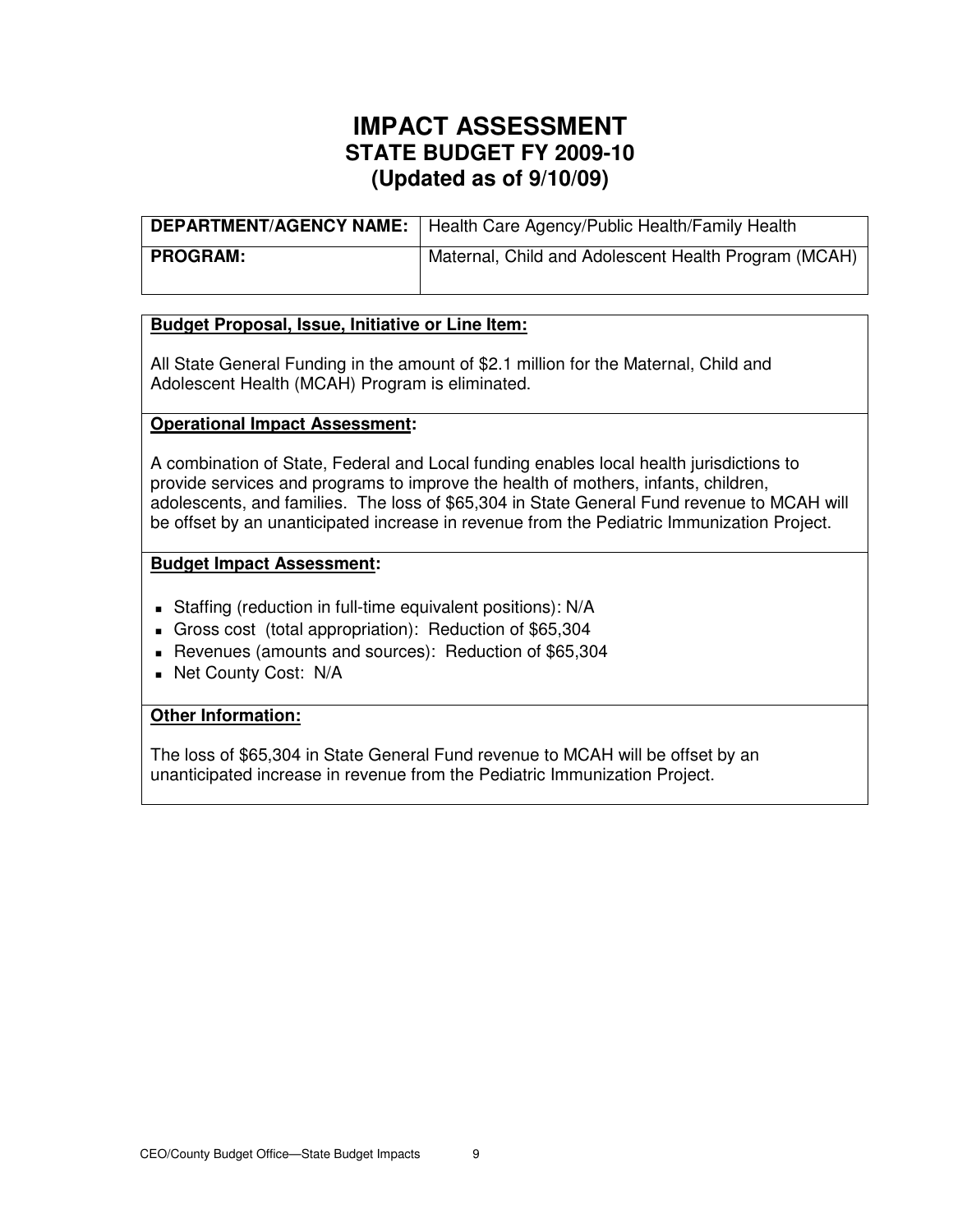|          | DEPARTMENT/AGENCY NAME:   Health Care Agency/Public Health/Family Health |
|----------|--------------------------------------------------------------------------|
| PROGRAM: | <b>Children's Dental Disease Prevention</b>                              |

## **Budget Proposal, Issue, Initiative or Line Item:**

The Children's Dental Disease Prevention Program of \$2.9 million at the State is suspended with all State General Fund allocation eliminated.

### **Operational Impact Assessment:**

The State previously funded local health departments to provide comprehensive schoolbased dental disease prevention services to elementary school children at eligible schools (i.e., schools with 50% or more of their students receiving free or reduced cost lunch). The grant to Orange County was \$240,219 annually. This service is currently provided through a contract with Healthy Smiles for Kids of Orange County. Healthy Smiles provides comprehensive classroom dental disease prevention (including oral health and nutrition education, oral health screening, application of cavity preventing dental sealants, referrals for treatment; and oral health and nutrition education to parents) to over 26,000 elementary school children at 39 Orange County elementary schools. With the suspension of the Children's Dental disease Prevention Program at the State level and the elimination of State General Funding, the agreement with Healthy Smiles will be terminated.

## **Budget Impact Assessment:**

- Staffing (reduction or increase in full-time equivalent positions): N/A
- Gross cost (total appropriation): Reduction of \$240,219
- Revenues (amounts and sources): Reduction of \$240,219
- Net County Cost: N/A

## **Other Information:**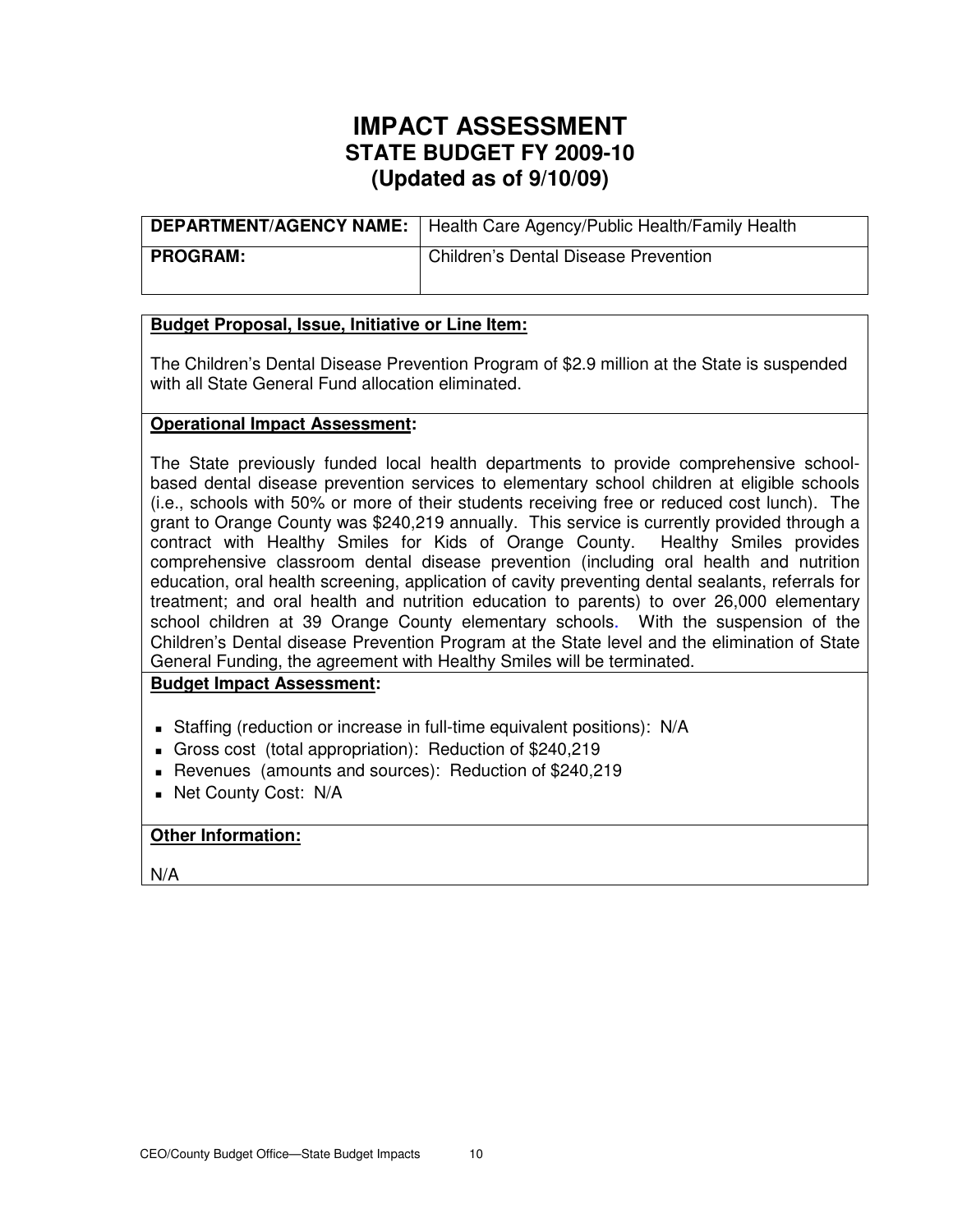|            | DEPARTMENT/AGENCY NAME:   Health Care Agency/Public Health/Family Health |
|------------|--------------------------------------------------------------------------|
| I PROGRAM: | Adolescent Family Life Program (AFLP)                                    |

### **Budget Proposal, Issue, Initiative or Line Item:**

The entire State General Fund allocation in the amount of \$10.8 million has been eliminated from the Maternal, Child and Adolescent Health (MCAH) / Adolescent Family Life Program (AFLP).

### **Operational Impact Assessment:**

This funding source along with Federal and local funding enables AFLP staff to provide case management services to pregnant and parenting teens to ensure they have access to medical services, complete their education and avoid additional teen pregnancies. The elimination of State funding and the related loss of draw down Federal funding will reduce both staffing and the number of clients served. HCA will attempt to maintain these services with other grant funding, to the extent possible. If alternate funding is not acquired, 120 pregnant and parenting teens will not be served.

#### **Budget Impact Assessment:**

- Staffing (reduction in full-time equivalent positions): Reduction of 4.50 FTE
- Gross cost (total appropriation): Reduction of \$550,762
- Revenues (amounts and sources): Reduction of \$550,762
- Net County Cost: N/A

## **Other Information:**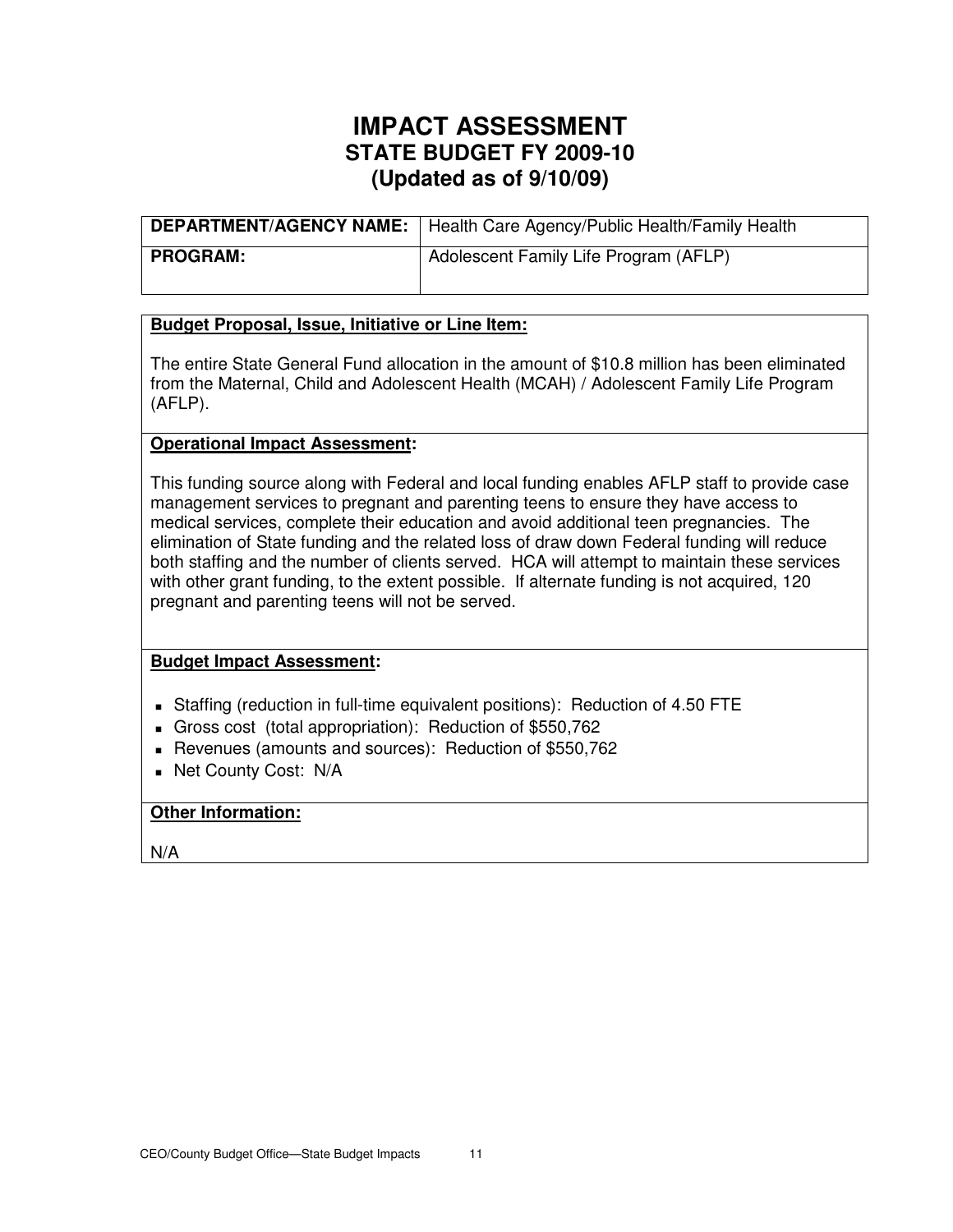|                 | <b>DEPARTMENT/AGENCY NAME:</b>   Health Care Agency/Behavioral Health Services |
|-----------------|--------------------------------------------------------------------------------|
| <b>PROGRAM:</b> | <b>HIV Education and Prevention</b>                                            |

### **Budget Proposal, Issue, Initiative or Line Item:**

Eliminate \$24.6 million of State General Fund allocation to HIV Education and Prevention program that provides funding to local health jurisdictions to prevent HIV transmission, change attitudes and behavior related to HIV, and to promote risk-reduction skills.

### **Operational Impact Assessment:**

This funding has supported the development and implementation of HIV education and prevention interventions to reduce the transmission of HIV; change individuals' knowledge and attitudes about HIV and risk behaviors; promote the development of risk reduction skills; and change community norms related to unsafe sexual and drug-taking behaviors. In FY 2007-08, 1,157 contacts were made through the Neighborhood Intervention Geared to Highrisk Testing (NIGHT) program and 826 clients were served under the Education and Prevention program.

This program will be discontinued and HCA will attempt to place staff in MHSA funded programs. The result may be an increase in the transmission of HIV disease.

#### **Budget Impact Assessment:**

- Staffing (reduction or increase in full-time equivalent positions): Reduction of 6.0 FTE
- Gross cost (total appropriations): Reduction of \$441,482
- Revenues (amounts and sources): Reduction of \$441,482
- Net County Cost: N/A

## **Other Information:**

6.0 FTE are being shifted to MSHA funded programs.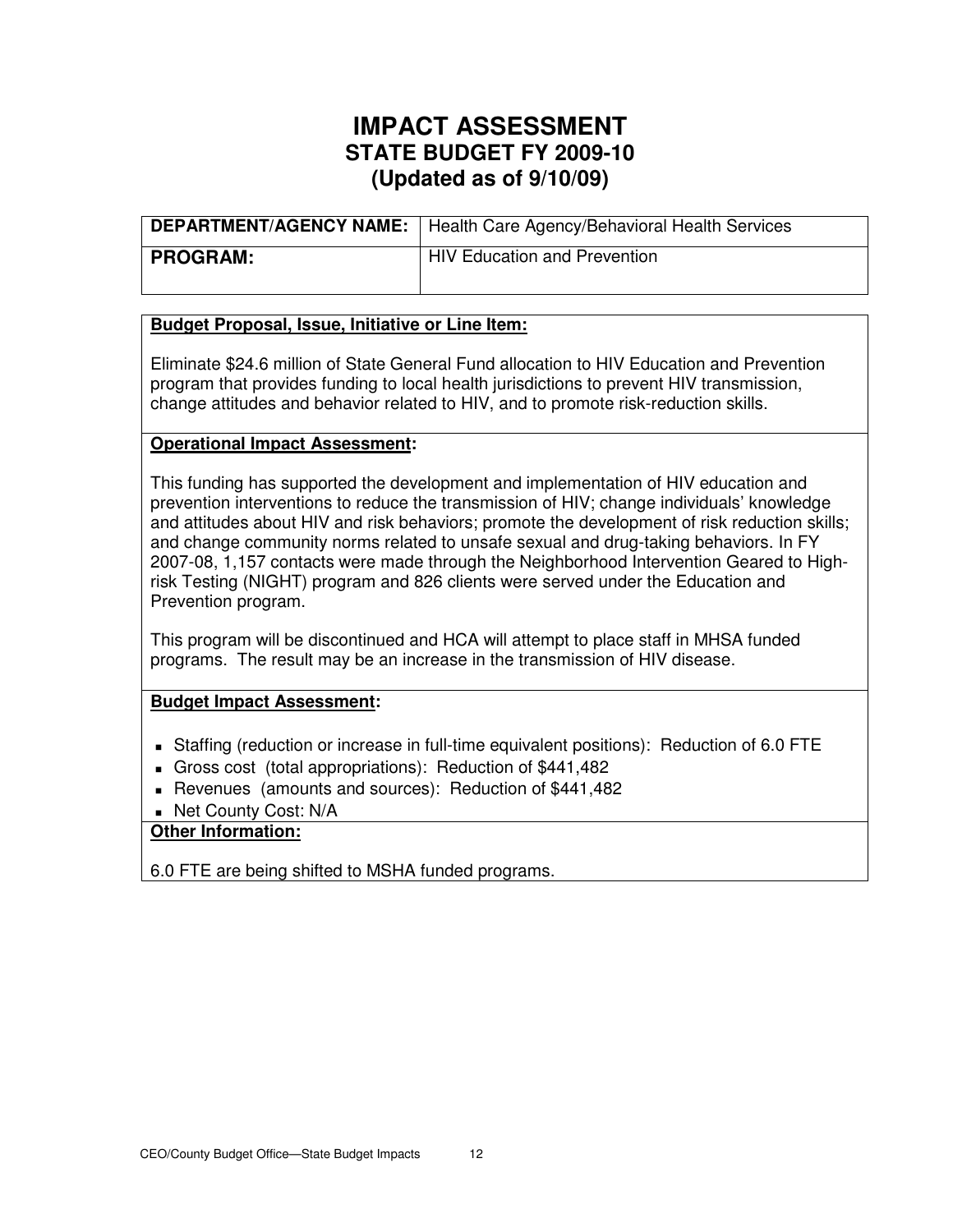|                 | <b>DEPARTMENT/AGENCY NAME:</b>   Health Care Agency/Behavioral Health Services |
|-----------------|--------------------------------------------------------------------------------|
| <b>PROGRAM:</b> | Mental Health Managed Care                                                     |

### **Budget Proposal, Issue, Initiative or Line Item:**

Reduce Mental Health Managed Care services to include only acute inpatient services and prescription drugs for Medi-Cal enrollees, for a State General Fund savings of \$113.4 million.

### **Operational Impact Assessment:**

The Health Care Agency Behavioral Health Services serves as the Mental Health Plan for Medi-Cal beneficiaries and is responsible to assure access to and provide or arrange and pay for specialty mental health services when medical necessity criteria are met. The proposed reduction would severely reduce access to emergency services to our clients who are typically a danger to self and/or others or gravely disabled. In FY 2007-08, Evaluation and Treatment Services (ETS) admitted and treated over 3,400 clients and screened/authorized inpatient treatment for nearly 2,100. The contract providers and inpatient psychiatric hospitals provide inpatient services to over 9,000 clients. In order to maintain these services HCA will backfill with funds from the Managed Care reserve account for the current fiscal year.

## **Budget Impact Assessment:**

- Staffing (reduction in full-time equivalent positions): N/A
- Gross cost (total appropriations): Reduction of \$4,313,800
- Revenues (amounts and sources): Reduction of \$4,313,800
- Net County Cost: N/A

## **Other Information:**

The intent is to backfill with funds from the Managed Care reserve account for the first year. Long term ongoing impacts, including reduced human services contracts, will be factored into the 2009 Strategic Financial Plan.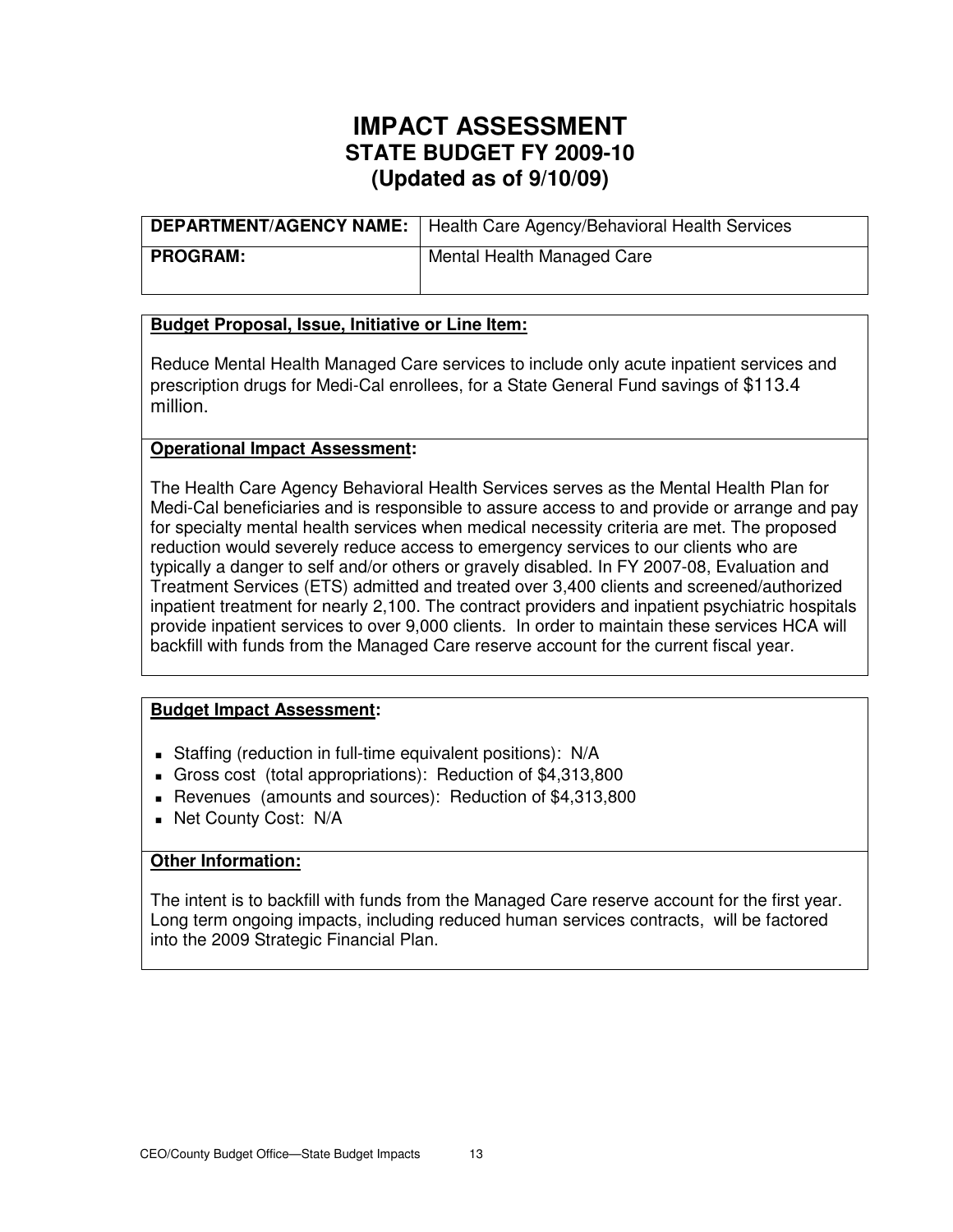|                 | <b>DEPARTMENT/AGENCY NAME:</b>   Health Care Agency/Behavioral Health Services |
|-----------------|--------------------------------------------------------------------------------|
| <b>PROGRAM:</b> | Substance Abuse & Crime Reduction Act (SACPA /                                 |
|                 | Proposition 36)                                                                |

## **Budget Proposal, Issue, Initiative or Line Item:**

Eliminate Statewide grant in the amount of \$90 million for Substance Abuse & Crime Reduction Act (SACPA / Proposition 36).

## **Operational Impact Assessment:**

Services will be reduced and modified, but not eliminated, as they will become unfunded mandates as required by Proposition 36.

Currently, clients referred by O.C. Probation, State Parole, or out-of-County Probation Departments receive up to 18 months of treatment from contracted providers at three different levels, (residential, outpatient, and intensive treatment), followed by continuing care services. Clients receive appropriate services based on assessed levels of need. These services will be reduced and/or modified and Orange County will experience extensive waiting lists for services. There are now approximately 1,400 SACPA clients in the ADAS system of care and 650 on waitlist to enter treatment.

**Budget Impact Assessment:** Please assess the impacts of the budget proposal, issue or line item as it relates to:

- Staffing (reduction or increase in full-time equivalent positions): Reduction of 9.0 FTE
- Gross cost (total appropriations): Reduction of \$4,114,760
- Revenues (amounts and sources): Reduction of \$4,114,760
- **Net County Cost: N/A**

## **Other Information:**

As a sentencing law, drug offenders are mandated under SACPA to receive treatment in lieu of incarceration. The mandate will not change if funding is eliminated. This will lead to extremely long wait times for defendants to enter treatment, which could impact the court adjudication process. HCA has conducted a fee study which will provide funding to partially offset the loss of funds. HCA will also apply for federal Byrne grant funds.

5.0 FTEs are being shifted to MHSA funded Programs. 2.0 FTEs are being shifted to Contract Development and Management. 2.0 FTEs are remaining in ADAS to implement the Byrne funded program.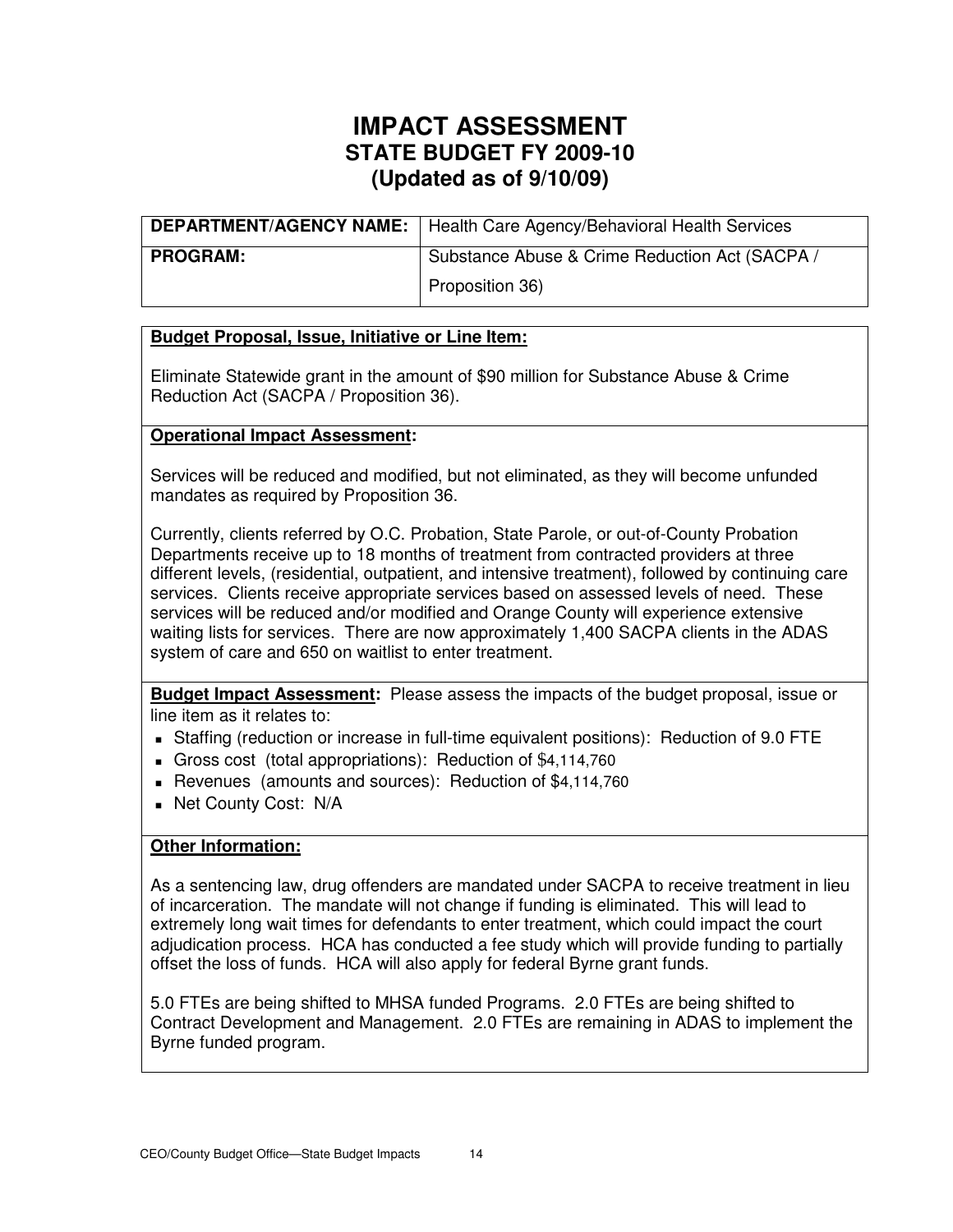| DEPARTMENT/AGENCY NAME: Social Services Agency |                               |
|------------------------------------------------|-------------------------------|
| I PROGRAM:                                     | <b>Child Welfare Services</b> |

### **Budget Proposal, Issue, Initiative or Line Item:**

The State Budget reduces the statewide child welfare system maintenance and operations budget by 10% in FY 2009-10 and 2010-11 for an annual savings of \$4 million.

This is informational only as the CWS/CMS system is currently maintained by the State.

### **Operational Impact Assessment:**

Reduced funding for maintenance and operations of the CWS/CMS system will impact the ability of the State to adequately maintain the system hardware, create the possibility of increased system downtime due to inadequate network/connectivity function, reduce State and contractor quality assurance, and affect service level agreements.

Delays or cancellation of required system changes may occur and would require extensive workaround solutions in order to comply with changing State and/or Federal mandates. In addition, the inability to document the Agency's compliance and progress towards State/Federal Outcome Measures may lead to fiscal sanctions.

Delays in client services may occur due to the possibility of increased system downtime due to inadequate network/connectivity function and time consuming workaround solutions in order to comply with changing State and/or Federal mandates.

#### **Budget Impact Assessment:**

- Staffing (reduction or increase in full-time equivalent positions): N/A
- Gross cost (total appropriations): N/A
- Revenues (amounts and sources): N/A
- **Net County Cost: N/A**

## **Other:**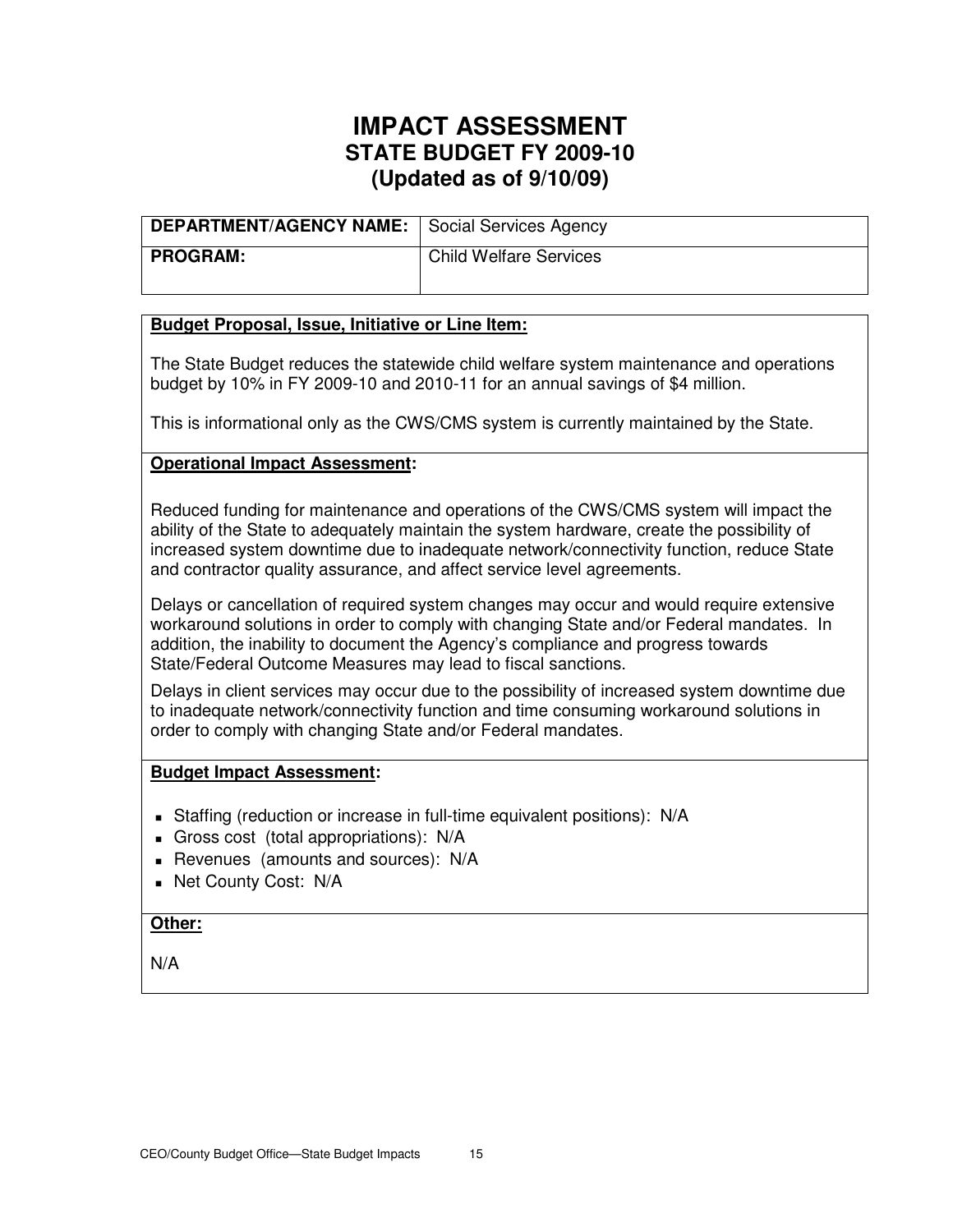| DEPARTMENT/AGENCY NAME: Social Services Agency |        |
|------------------------------------------------|--------|
| PROGRAM:                                       | CalWIN |

### **Budget Proposal, Issue, Initiative or Line Item:**

The State Budget reduces the statewide automation systems maintenance and operations budget by \$4.5 million State General Fund. The CalWIN Consortium portion of this reduction is estimated to be \$2.1 million. The revised budget also enhances project flexibility by allowing the movement of funds between line items within the project's budget.

### **Operational Impact Assessment:**

Reduced funding for maintenance and operations of the CalWIN system will impact the ability of the consortium to adequately maintain the system hardware, create the possibility of increased system downtime due to inadequate network/connectivity function, reduce contractor quality assurance, and affect service level agreements. Required system changes due to implementation of State and/or Federal mandate changes may not be compatible with current system software and would require increased County funding or extensive workaround solutions. Some of this impact may be offset by the ability to move funding between the project's line items.

Delays in client services may occur due to the possibility of increased system downtime due to inadequate network/connectivity function and time consuming workaround solutions in order to comply with changing State and/or Federal mandates.

#### **Budget Impact Assessment:**

- Staffing (reduction or increase in full-time equivalent positions): N/A
- Gross cost (total appropriations): Reduction of \$249,691
- Revenues (amounts and sources): Reduction of \$236,882
- Net County Cost: Reduction of \$12,809

#### **Other:**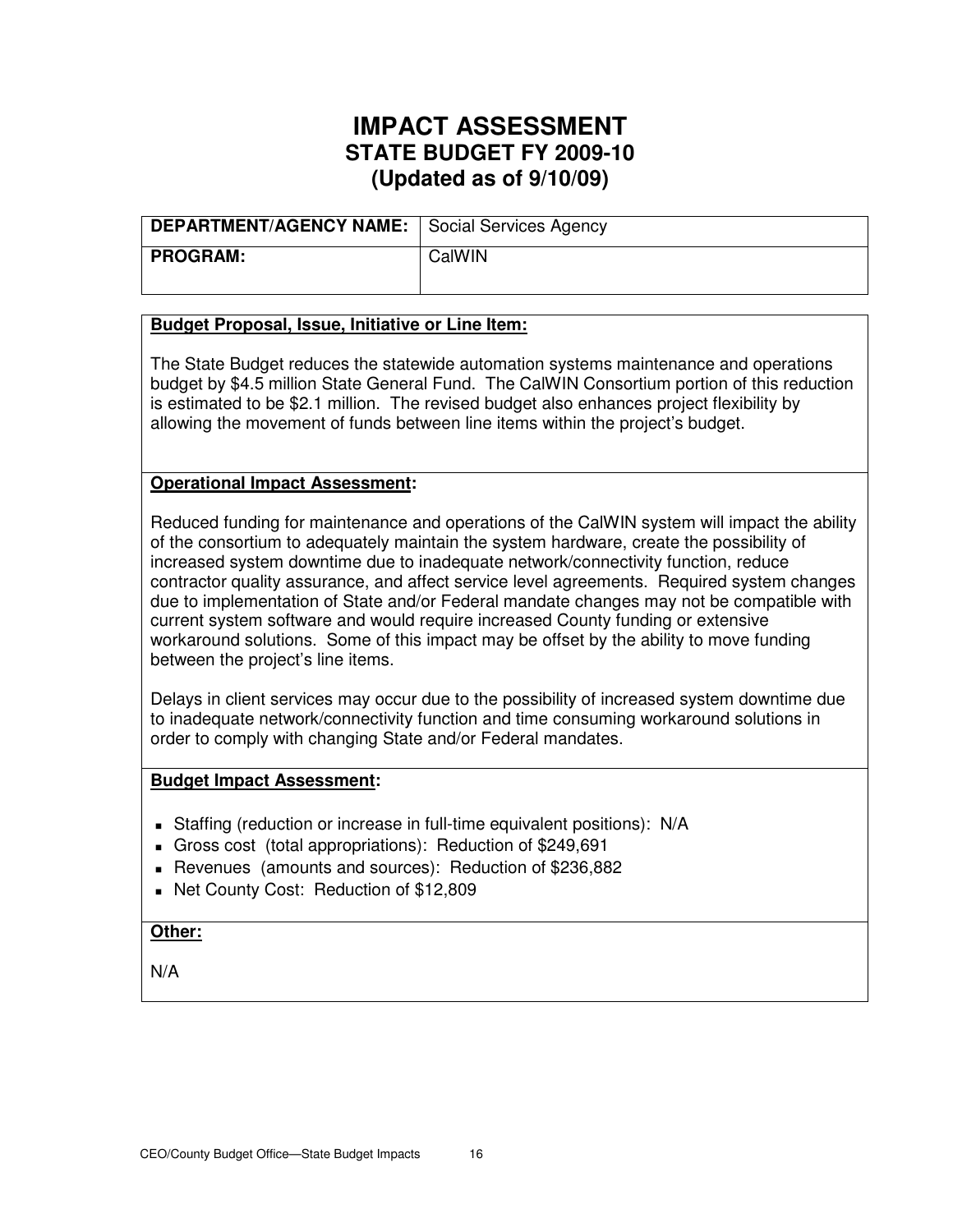| DEPARTMENT/AGENCY NAME: Social Services Agency |                         |
|------------------------------------------------|-------------------------|
| <b>PROGRAM:</b>                                | Medi-Cal Administration |

### **Budget Proposal, Issue, Initiative or Line Item:**

The enacted FY 09-10 State Budget includes the following items for Medi-Cal:

- Governor included \$60.6 million General Fund reduction from county administration which will result in an additional \$60.6 million reduction in Federal funds.
- Provides additional administrative funding to counties to determine eligibility for other Medi-Cal program categories for SSI/SSP enrollees who lose benefits as a result of the proposed SSI/SSP grant reduction.
- Placed a cap on Healthy Families Program enrollment effective 7/17/09. All new applicants will be placed on a waiting list.
- Eliminated Certified Application Assistance, which provides up to \$60 to contractors for helping individuals enroll and remain in Medi-Cal and Healthy Families.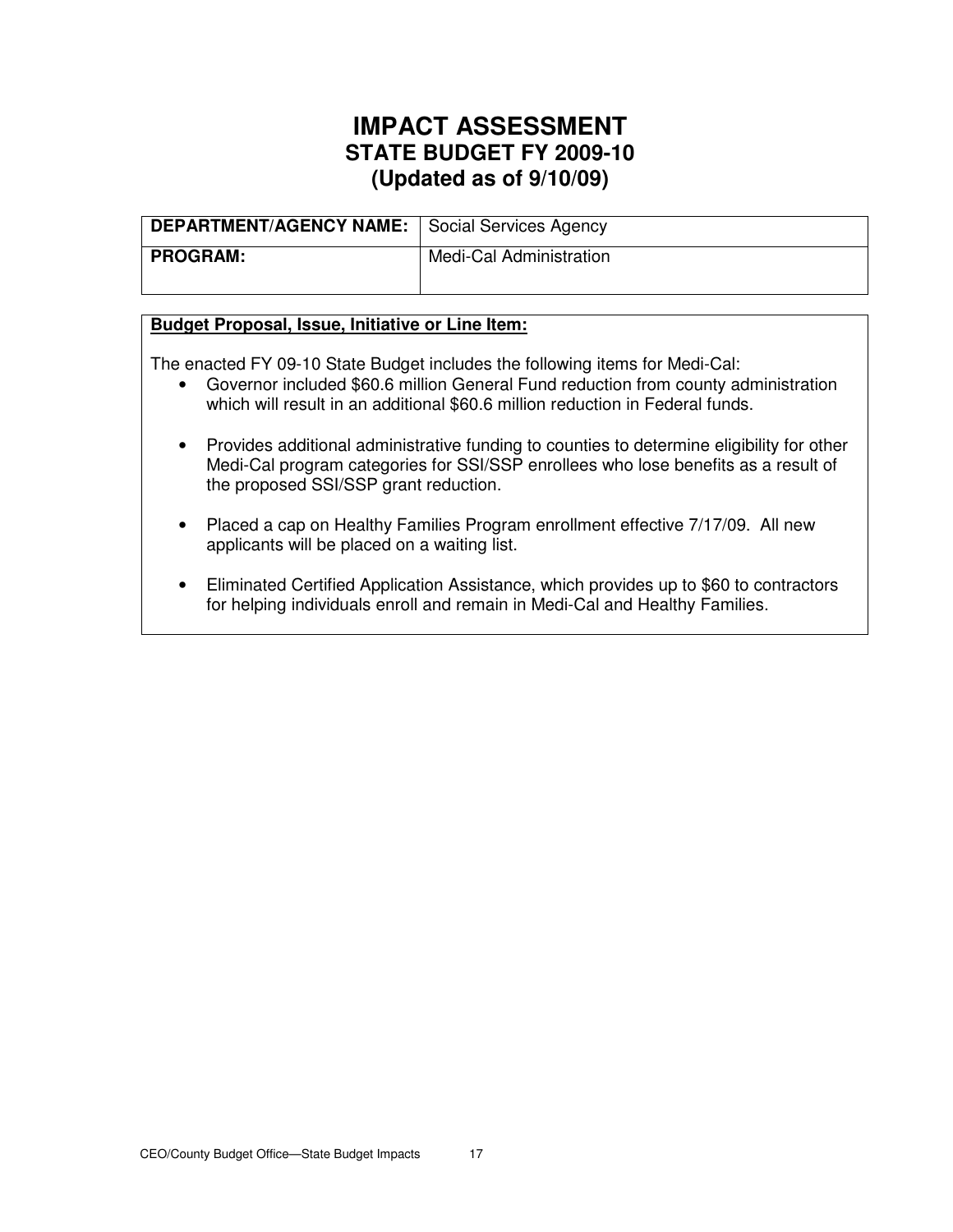## **Operational Impact Assessment:**

- **Derational Impact:** 
	- Medi-Cal administrative funding reduction amount is projected at \$0.7 million to the FY 09/10 budgeted amount assuming the reduction is based on the May Revise amount.
	- Additional administrative funding to process discontinued SSI/SSP enrollees is unknown.
	- The Healthy Families Enrollment cap will result in an increased number of applications for Share of Cost Medi-Cal.
	- Applicants assisted by contractors may obtain services directly from SSA resulting in increased traffic flow and intake workload. Recipients discontinued from Medi-Cal will increase resulting in a higher number of re-applications.
- Client Impacts:
	- An increase in the number of clients applying for Share of Cost Medi-Cal as a result of the Healthy Families Enrollment cap.
	- Clients who are currently assisted in the Certified Application Assistance program may obtain services directly from SSA.
	- The number of recipients discontinued from SSI/SSP and having to apply for Medi-Cal will increase due to the SSI/SSP grant reduction.

Workforce Impacts:

• Workload and case levels are expected to increase.

## **Budget Impact Assessment:**

- Staffing (reduction or increase in full-time equivalent positions): Unknown at this time.
- Gross cost (total appropriations): Reduction of \$700,000
- Revenues (amounts and sources): Reduction of \$700,000
- **Net County Cost: N/A**

After SSA receives the final state allocations, we will return to the Board to make budgetary adjustments based upon the State Budget.

## **Other:**

 $N//A$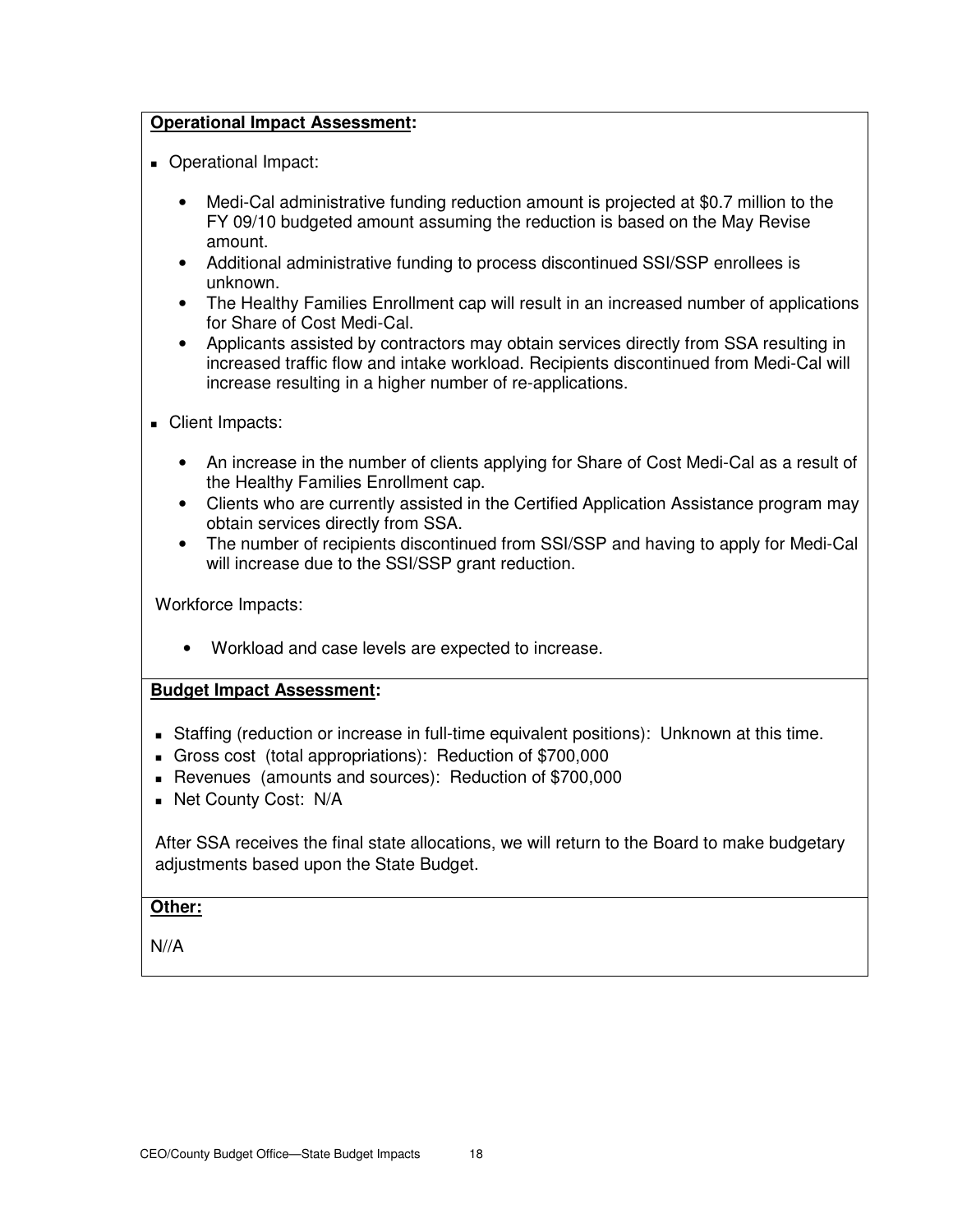| <b>DEPARTMENT/AGENCY NAME:</b> Social Services Agency |                                                 |
|-------------------------------------------------------|-------------------------------------------------|
| <b>PROGRAM:</b>                                       | In-Home Supportive Services (IHSS) Domestic and |
|                                                       | <b>Related Services</b>                         |

## **Budget Proposal, Issue, Initiative or Line Item:**

The enacted FY 09-10 State Budget eliminates all IHSS services for recipients with functional index (FI) scores below 2 and eliminates domestic and related services to recipients with FI ranking below 4.

## **Operational Impact Assessment:**

**Dearational Impact:** 

The County cost of this program is driven by: number of clients, authorized client service hours, service hour cost, and share of cost contributed from Fed/State sources. Domestic and Related services include house cleaning, meal preparation and clean up, laundry, food shopping and errands. The reduction of authorized hours will potentially reduce the County cost for provider wages proportionately. However, it is anticipated that a significant number of the impacted clients will appeal these cuts by appealing their functional ranking. While the appeal is pending, the client will continue to receive benefits which do not need to be repaid if they lose the appeal. Clients that prevail at the appeal will be reassessed at a higher FI level and will be eligible for additional hours. Historically approximately 10-20% of clients prevail in these appeals. In addition, there will be administrative costs associated with the implementation of these changes which we are unable to determine at this time.

Client Impacts:

There will be an increase in the number of clients who become ineligible or whose authorized hours are reduced. It is anticipated that a significant number of the impacted clients will appeal these cuts by appealing their functional ranking.

**Workforce Impacts:** 

The workload to implement the changes is expected to increase. However, at this time the Department is unable to determine the administrative costs associated with the implementation of these changes.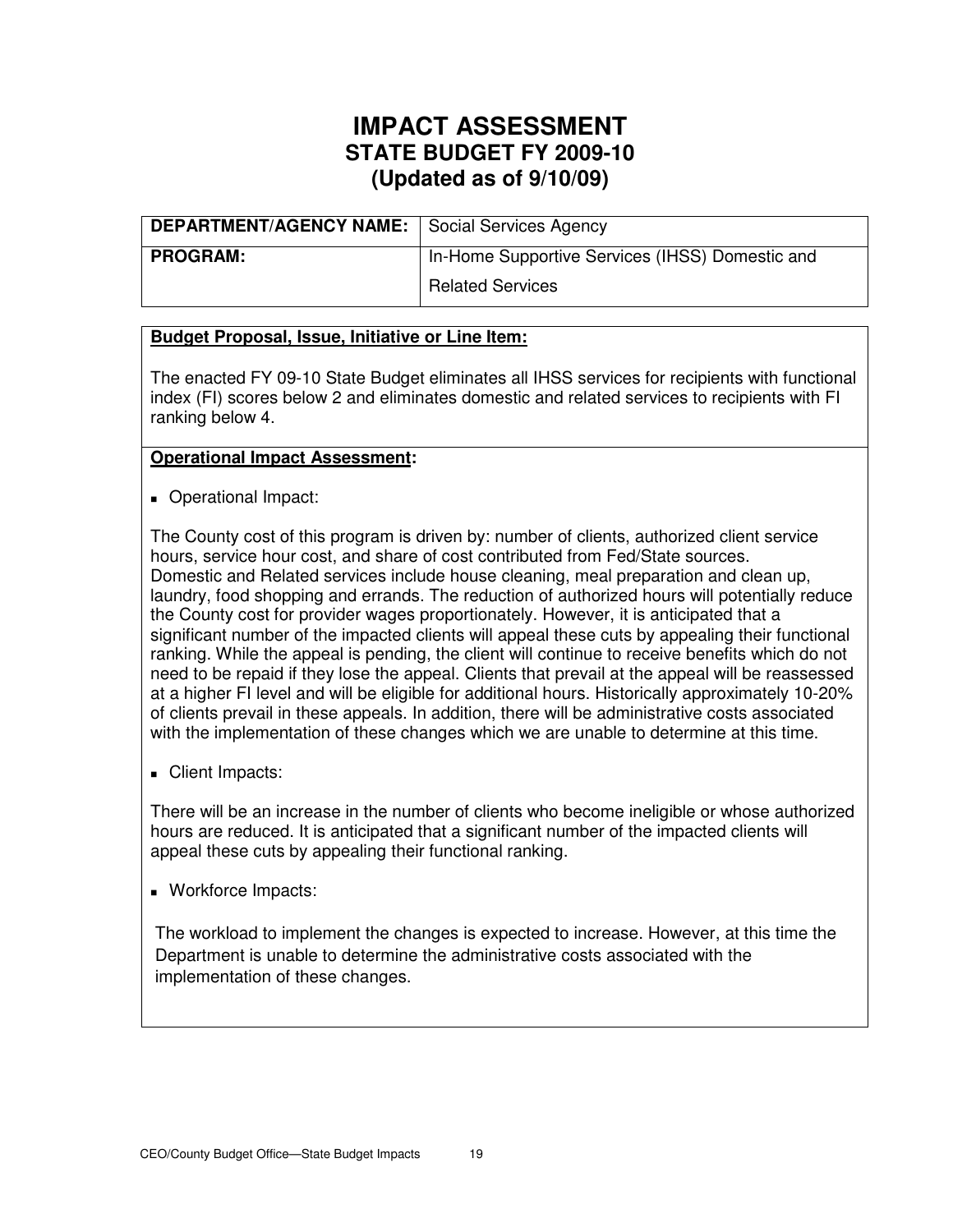## **Budget Impact Assessment:**

- Staffing (reduction or increase in full-time equivalent positions): Unknown at this time.
- Gross cost (total appropriations): Unknown at this time.
- Revenues (amounts and sources): Unknown at this time.
- Net County Cost: Unknown at this time.

## **Other:**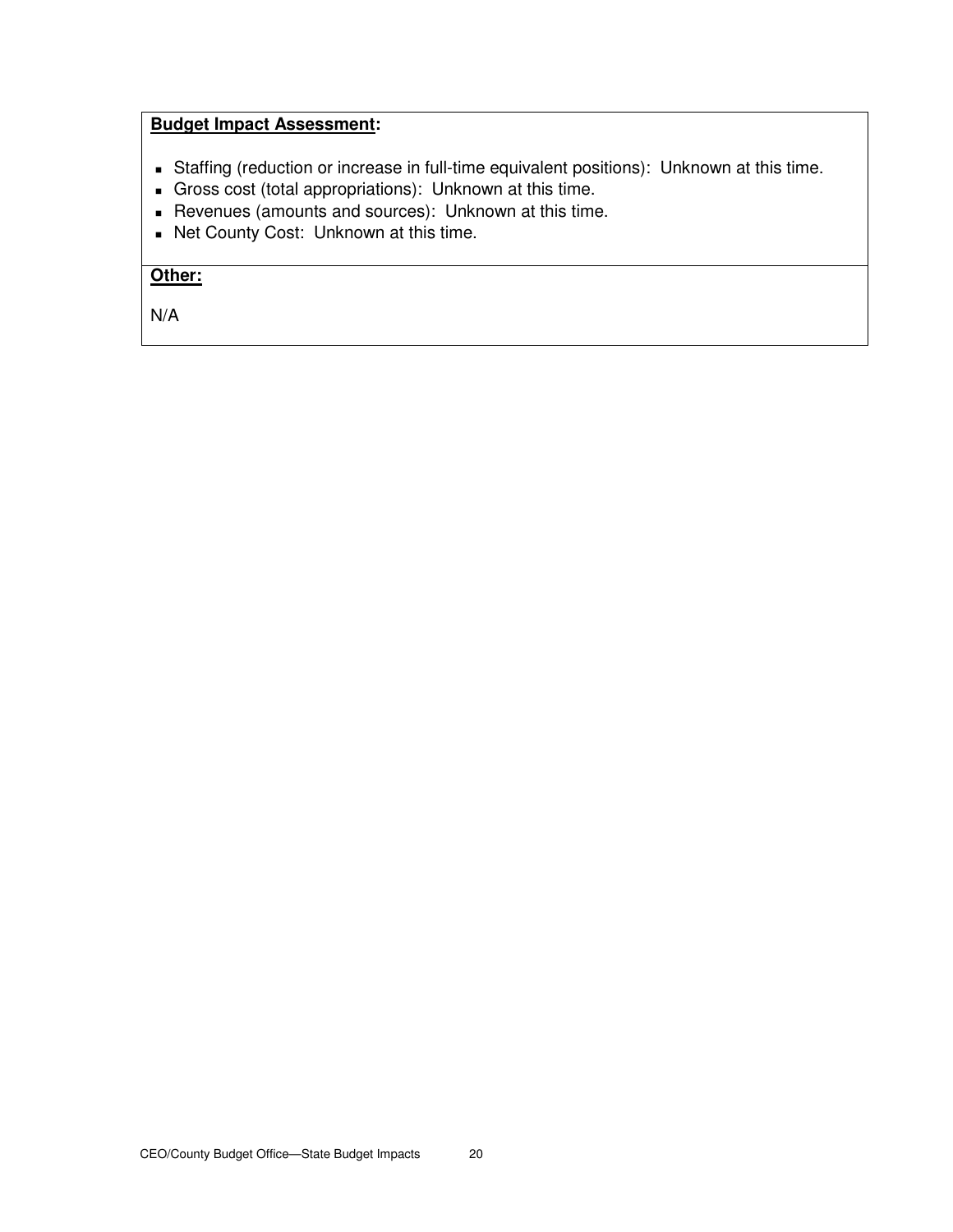| DEPARTMENT/AGENCY NAME: Social Services Agency |                            |
|------------------------------------------------|----------------------------|
| <b>PROGRAM:</b>                                | <b>IHSS Administration</b> |

### **Budget Proposal, Issue, Initiative or Line Item:**

The enacted FY 09-10 State Budget includes an allocation of \$10 million to County IHSS fraud investigations and additional program integrity activities.

**Operational Impact Assessment:** Please assess the impacts of the budget proposal, issue, initiative or line item as it relates to Orange County. Specific information may include:

**Mandates:** 

New mandates include: fingerprinting over 18,000 clients in their homes, fingerprinting providers and running criminal background checks, provider orientations, obtaining signed statements from providers acknowledging program requirements, and unannounced home visits. To the extent that the state has specified who is responsible for performing these tasks, they have designated IHSS social workers and quality assurance staff.

**Operational Impacts:** 

This new policy requires Counties to submit a plan to CDSS that includes the program integrity and fraud investigation activities that the County plans to pursue and have the plan approved prior to the distribution of funds. There will be an increase in workload for current staff in order to meet the guidelines to access the additional funds. There may also be additional costs for criminal background checks for providers who qualify as "indigent."

**Workforce Impacts:** 

It is estimated that the new mandates would require at least 2 additional FTEs. The additional costs for criminal background checks for providers who qualify as "indigent" could exceed \$500,000.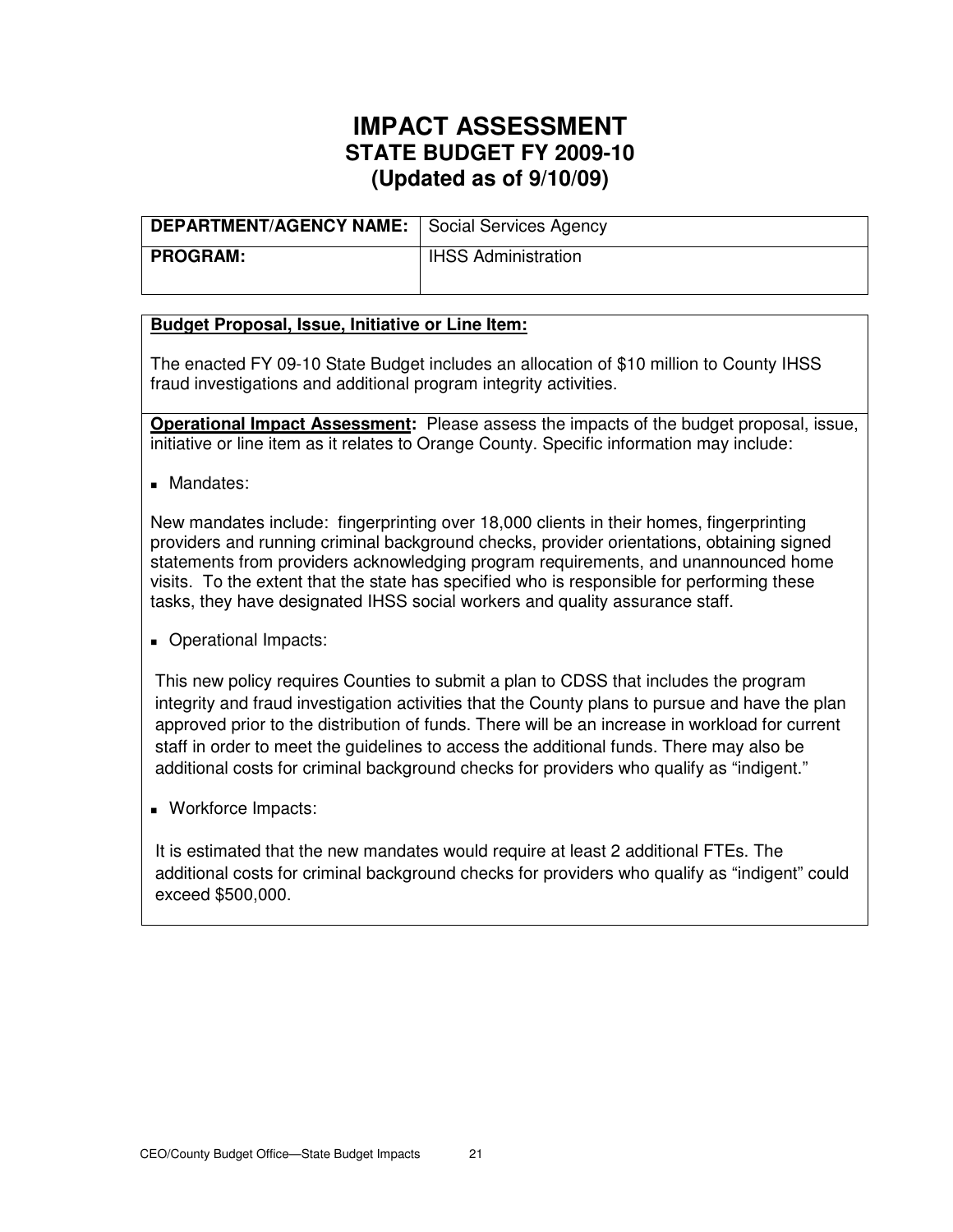## **Budget Impact Assessment:**

The additional funding will be included in the counties' IHSS Administration allocation. Orange County is expected to receive approximately \$210,000 based on current year's funding allocation. Additional implementation details will be needed to determine full impact on SSA operations and budget.

- Staffing (reduction or increase in full-time equivalent positions): Approximately 2 FTE's would be funded by the additional \$300,000 State and County Funds.
- Gross cost (total appropriations): Increase of \$300,000.
- Revenues (amounts and sources): Increase of \$210,000.
- Net County Cost: Increase of \$90,000.

After SSA receives the final state allocations, we will return to the Board to make budgetary adjustments based upon the State Budget.

### **Other:**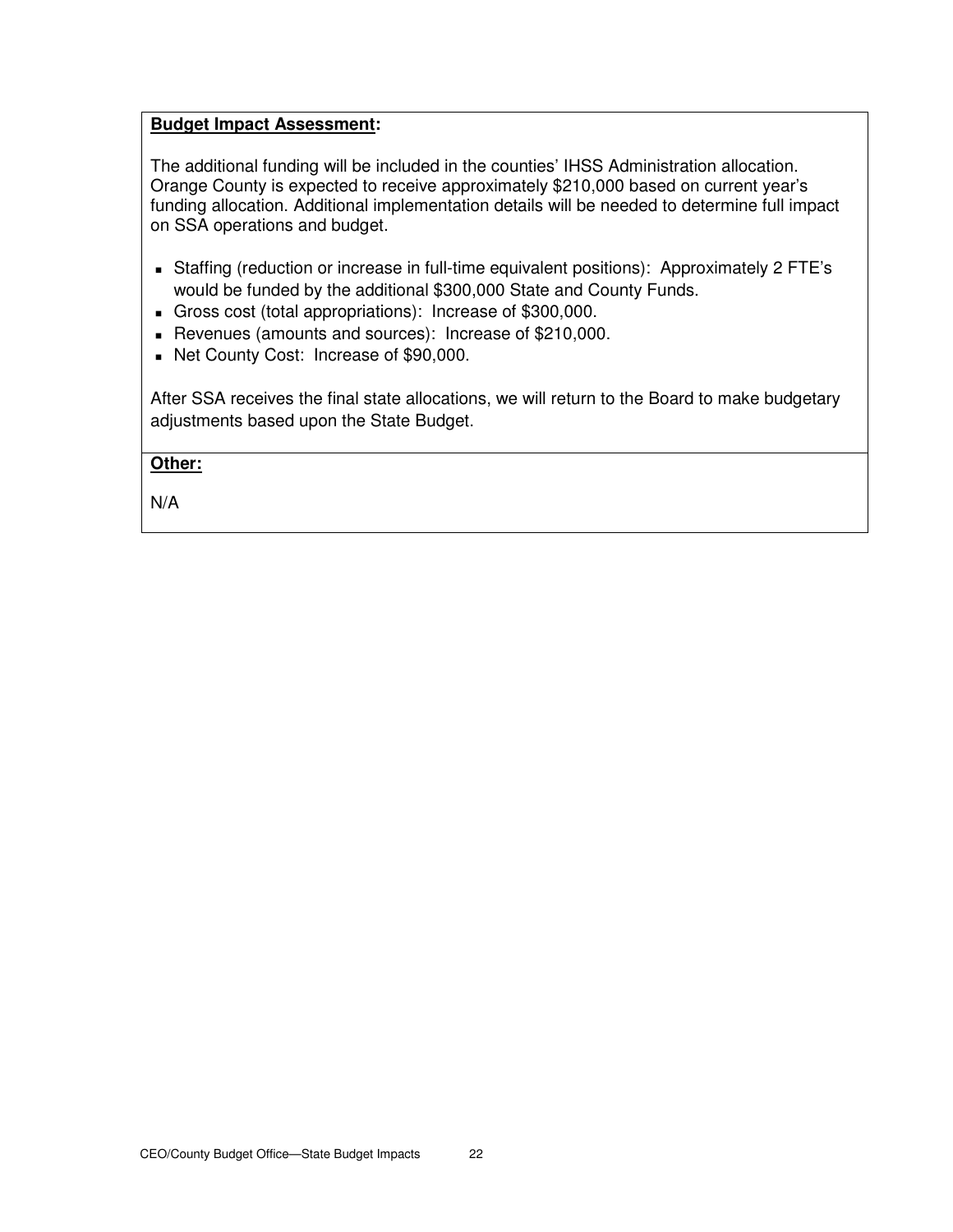| <b>DEPARTMENT/AGENCY NAME:</b> Social Services Agency |                                         |
|-------------------------------------------------------|-----------------------------------------|
| <b>PROGRAM:</b>                                       | <b>IHSS Public Authority (Fund 590)</b> |

### **Budget Proposal, Issue, Initiative or Line Item:**

The enacted FY 09-10 State Budget reduces funding for IHSS Public Authority (PA) administration by \$13.3 million. Public Authorities are the employers of IHSS providers for the purposes of collective bargaining over wages, hours, and other terms of employment.

### **Operational Impact Assessment:**

**Operational Impacts:** 

This PA administration reduction amounts to approximately 56% of the County's approved FY 2009-10 PA budget. This will result in the elimination of approximately 4 PA positions and impact PA operations by reducing response time to consumers and providers and delaying consumer/provider matches. It may also reduce funds related to consumer and provider trainings which will decrease the quality of the IHSS providers on the registry.

With less availability from the PA to assist IHSS consumers in provider-related issues, IHSS consumers may turn to their IHSS social workers for assistance.

Client Impacts:

Reduced funding and staffing may delay services to clients and providers in provider-related issues. Reduced funding for provider trainings may decrease the quality of the IHSS providers on the registry.

#### **Budget Impact Assessment:**

- Staffing (reduction or increase in full-time equivalent positions): No reduction to County staff; however, there may be a reduction to contracted staff.
- Gross cost (total appropriations): Reduction of \$578,397
- Revenues (amounts and sources): Reduction of \$578,397
- **Net County Cost: N/A**

SSA will return to the Board to make budgetary adjustments when final impacts are known, if reductions are required, SSA will reduce contracts as necessary.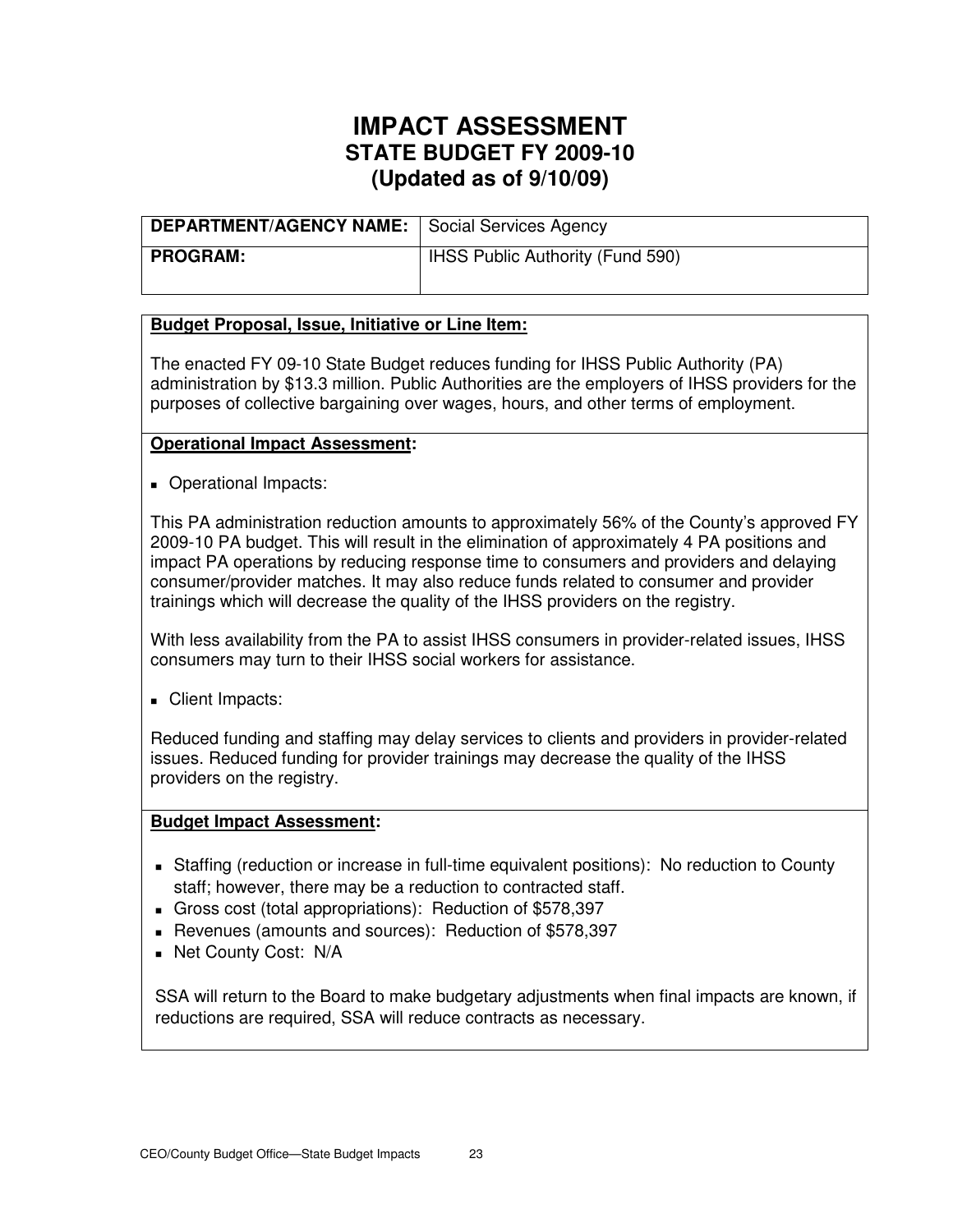## **Other:**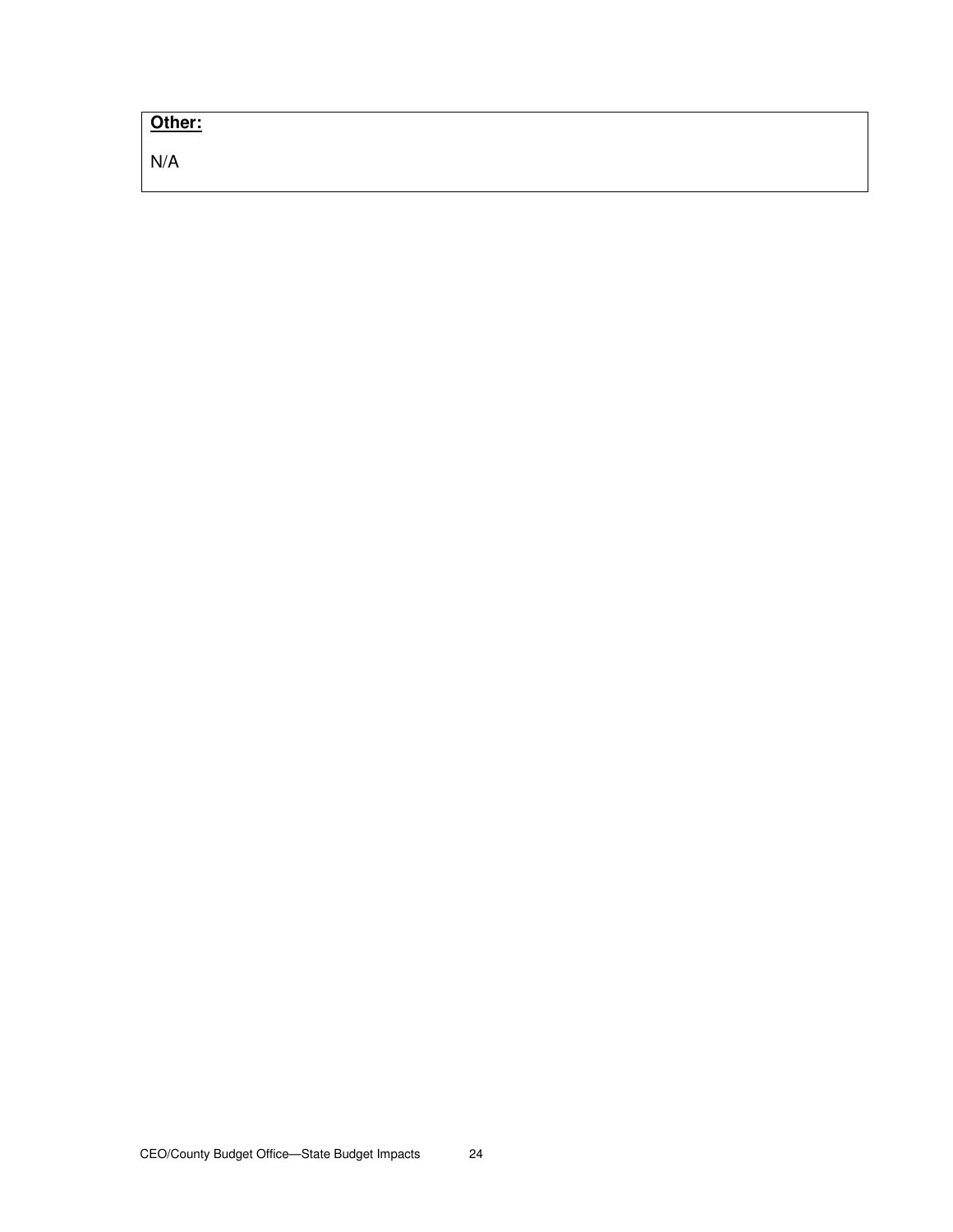| DEPARTMENT/AGENCY NAME: Social Services Agency |                                   |
|------------------------------------------------|-----------------------------------|
| <b>PROGRAM:</b>                                | Adoption Assistance Program (AAP) |

## **Budget Proposal, Issue, Initiative or Line Item:**

The State Budget eliminates automatic increases in financial support to families adopting children with special needs. Benefit levels will be tied to need rather than automatically increasing based on age. The total cost savings are projected to be \$900,000 for the State General Fund.

**Operational Impact Assessment:** Please assess the impacts of the budget proposal, issue, initiative or line item as it relates to Orange County. Specific information may include:

**Mandates:** 

Unknown at this time as statutory and regulatory changes will be required. The proposal will require changing eligibility definitions as well as grant levels.

**Operations:** 

New regulations will require administrative costs to train staff and will require monitoring to ensure compliance. It is anticipated that staff will need to review all existing cases and apply new eligibility standards in order to determine grant amounts. The total impact is still unknown at this time.

Client Impacts:

Unknown at this time.

### **Budget Impact Assessment:**

- Staffing (reduction or increase in full-time equivalent positions): N/A
- Gross cost (total appropriations): Unknown at this time.
- Revenues (amounts and sources): Unknown at this time.
- Net County Cost: Unknown at this time.

## **Other:**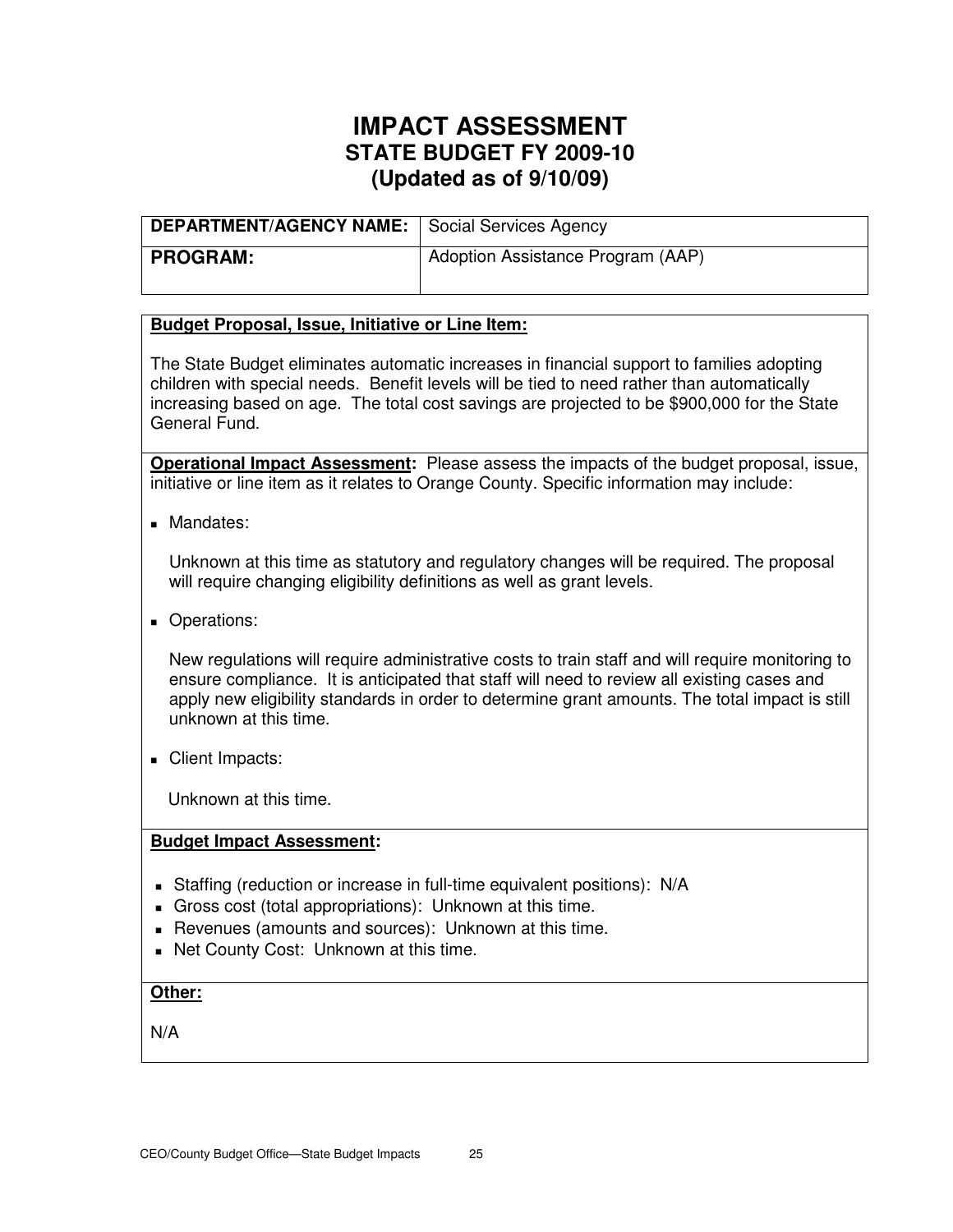| <b>DEPARTMENT/AGENCY NAME:</b>   Social Services Agency |                                           |
|---------------------------------------------------------|-------------------------------------------|
| <b>PROGRAM:</b>                                         | <sup>I</sup> Child Welfare Services (CWS) |

### **Budget Proposal, Issue, Initiative or Line Item:**

The State Budget will decrease Child Welfare Services to all counties by 10% (\$80 million State General Fund). Counties would need to determine how to prioritize remaining funds in order to protect the health and safety of children while ensuring that all CWS statutory requirements are met.

### **Operational Impact Assessment:**

**Operational Impacts:** 

Child Welfare Services is a program of the federal government, operated by the State and administered through the counties. The funding allocation to counties is provided for emergency services, family maintenance services, family reunification services, and permanency planning services.

Reduced funding will impact staffing and the number of clients served. Contracted services would also be reduced resulting in wait lists to clients. SSA will attempt to maintain these services with the remaining funds available.

Client Impacts:

Reduced funding may delay services. Specific impacts will be determined once the final State allocation is known.

Workforce Impacts: Estimate the impact to your workforce to the extent possible.

Reduced funding may impact staffing levels and increase caseload sizes. Specific impacts will be determined once the final State allocation is known.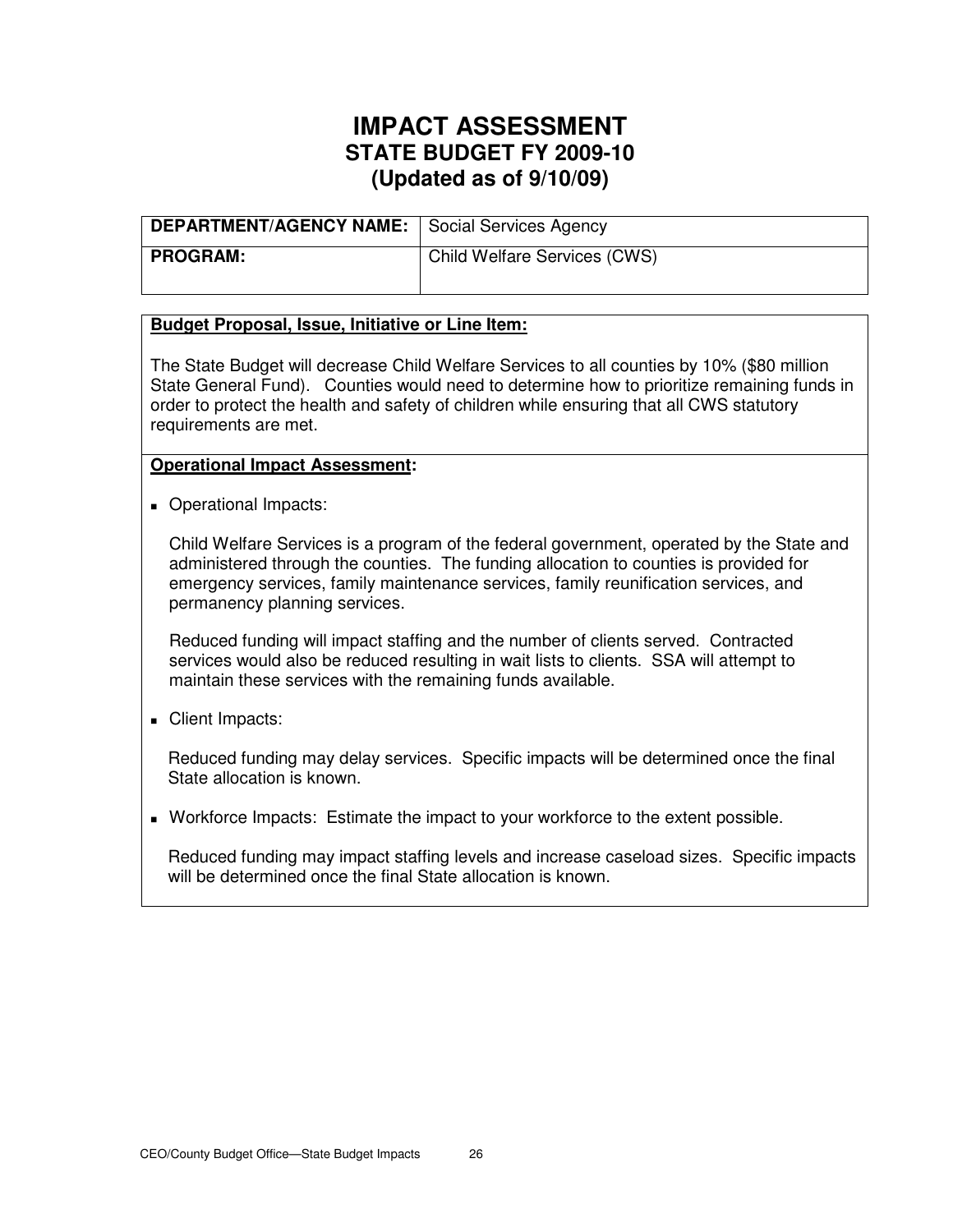### **Budget Impact Assessment:**

- Staffing (reduction or increase in full-time equivalent positions): None identified at this time
- Gross cost (total appropriations): Reduction of \$5,000,000
- Revenues (amounts and sources): Reduction of \$5,000,000
- Net County Cost: N/A

After SSA receives the final state allocations, we will return to the Board to make budgetary adjustments based upon the State Budget. If reductions are required, SSA will continue the hiring freeze for CWS and/or reduce contracts, as necessary.

## **Other:**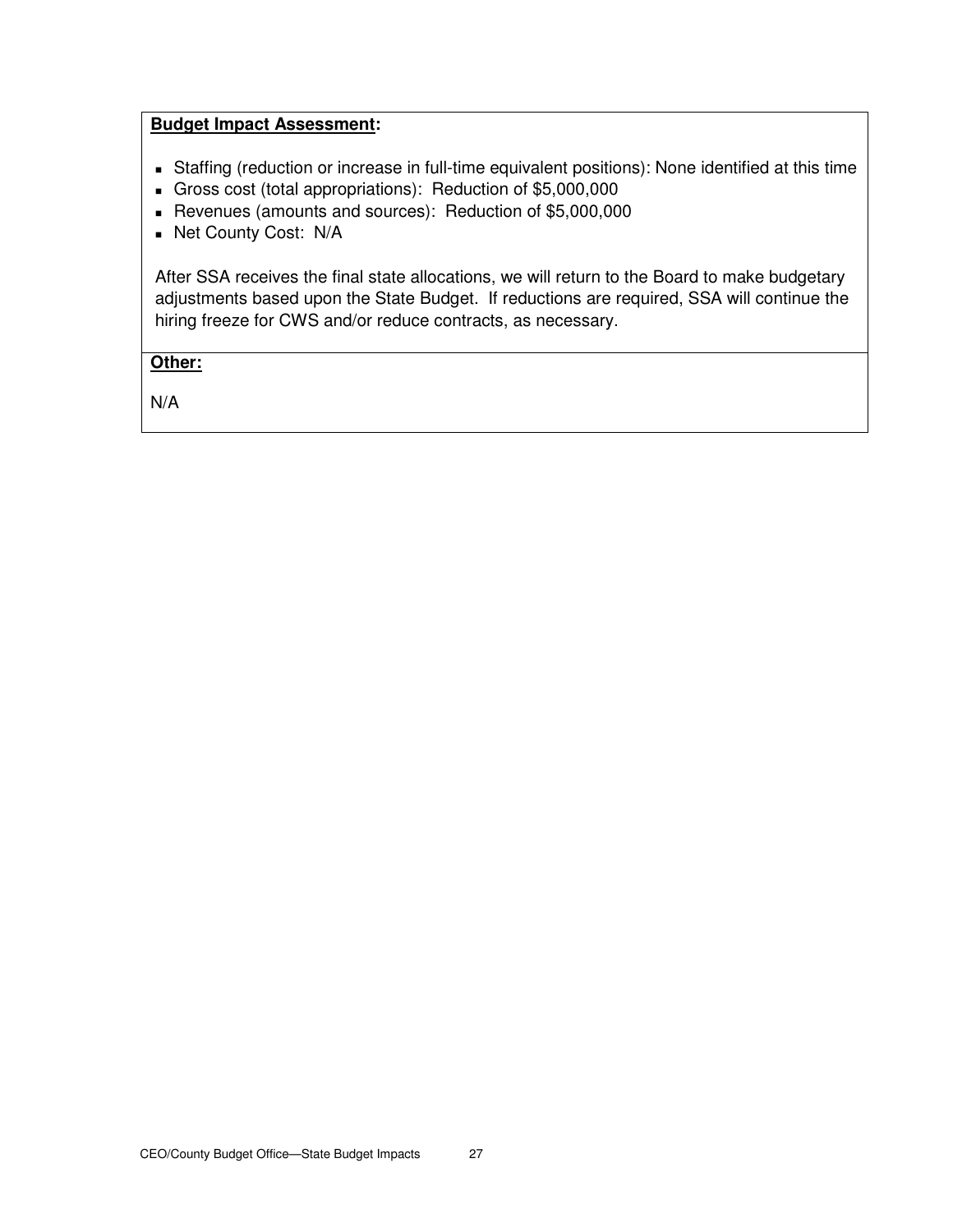| <b>DEPARTMENT/AGENCY NAME:</b> Social Services Agency |                                   |
|-------------------------------------------------------|-----------------------------------|
| <b>PROGRAM:</b>                                       | <b>Foster Care Administration</b> |

### **Budget Proposal, Issue, Initiative or Line Item:**

Effective October 1, 2009, the State Budget will reduce the basic rates by 10% for Foster Family Agency (FFA), Group Homes (GH), and Seriously Emotionally Disturbed (SED) caseloads. The total cost savings for the State are projected to be \$26.6 million State General Fund.

#### **Operational Impact Assessment:**

Operational Impacts:

Reduced rates could potentially promote the closures of some placements and limit services to Seriously Emotionally Disturbed children and children placed in Foster Family Agencies Group Homes. The Wraparound program may potentially decrease the number of families served and the rate reduction may limit the ability to expand services to keep atrisk children in the home. Reduction to SED placement funding may also result in a reduction of in-state SED providers which would lead to increased out-of-state costs. All of these factors could have an impact on the population at Orangewood Children's Home (OCH).

Client Impacts:

Reduced rates could potentially affect client services by promoting the closures of some placements and limit services to Seriously Emotionally Disturbed children and children placed in Foster Family Agencies Group Homes. Fewer services for at-risk children to remain in their homes will be provided as the Wraparound program realizes lower savings.

**Workforce Impacts:** 

There will be an increase workload associated with manually updating the rate change in CalWIN and follow-up necessary to explain the rate change to providers. In addition, the population at OCH may be impacted.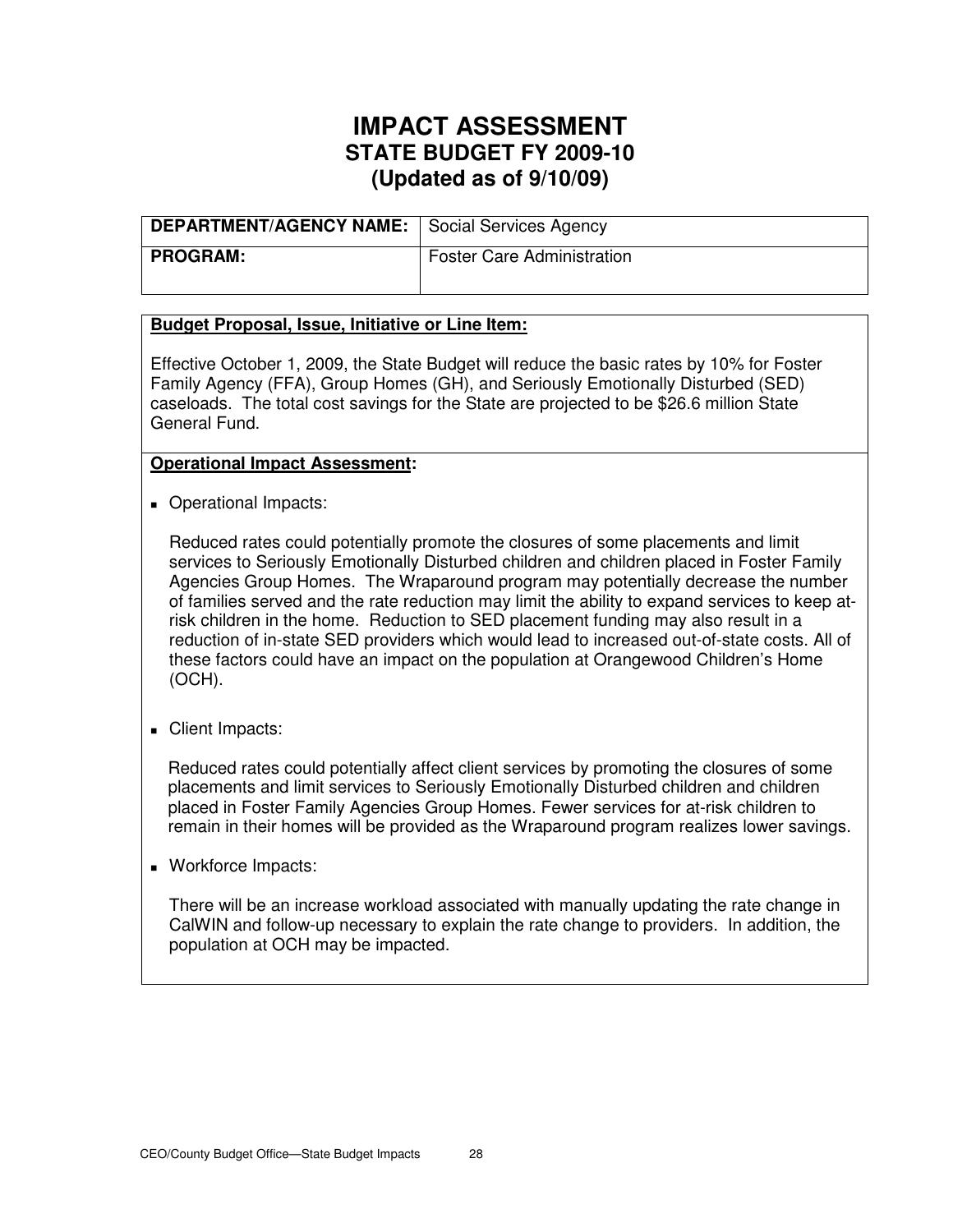## **Budget Impact Assessment:**

- Staffing (reduction or increase in full-time equivalent positions): N/A
- Gross cost (total appropriations): Reduction of \$2,809,703
- Revenues (amounts and sources): Reduction of \$1,476,294
- Net County Cost: Reduction of \$1,333,409

## **Other:**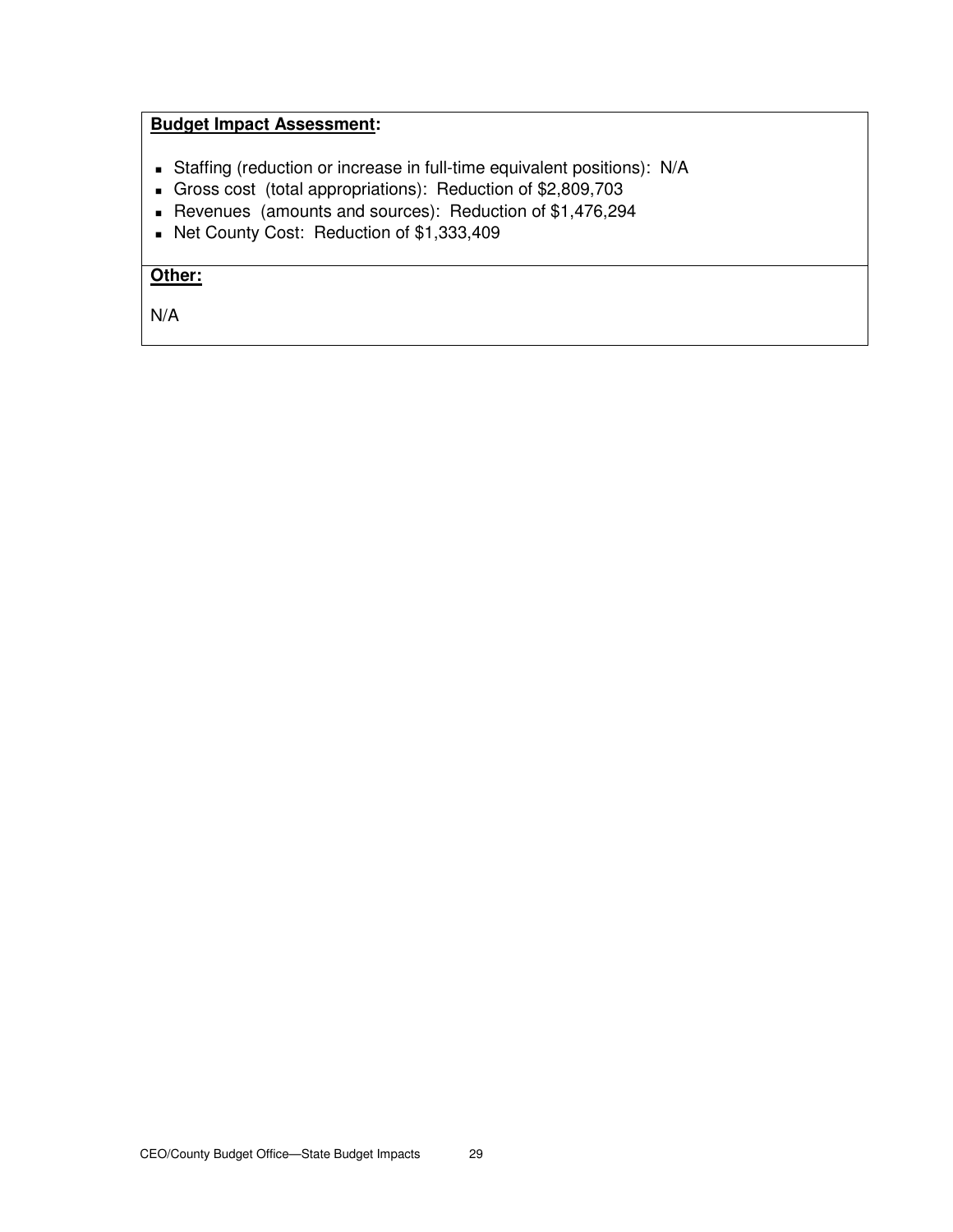| DEPARTMENT/AGENCY NAME:   Social Services Agency |                                          |
|--------------------------------------------------|------------------------------------------|
| PROGRAM:                                         | Transitional Housing Program Plus (THP+) |

### **Budget Proposal, Issue, Initiative or Line Item:**

The State Budget will reduce Transitional Housing Program Plus funding by \$5 million. In addition, the program may also be affected by an additional 10% cut to certain CWS programs.

### **Operational Impact Assessment:**

**Operational Impacts:** 

This reduction will affect the Department's ability to help establish permanency and independence among former foster youth who have emancipated. Former foster youth entered the program, making plans for both post-secondary education and employment based on their assumption that THP-Plus in Orange County would provide them stable housing for a period of up to 24 months. This proposed reduction will require both an immediate cessation in the approval of THP-Plus applications, and also an accelerated dismissal from the program of up to 15 former foster youth.

Client Impacts:

In addition to a reduction in our ability to help establish permanency and independence among former foster youths, this proposed reduction will require both an immediate cessation in the approval of THP-Plus applications, and also accelerated dismissals from the program.

**Budget Impact Assessment:** Please assess the impacts of the budget proposal, issue or line item as it relates to:

- Staffing (reduction or increase in full-time equivalent positions): N/A
- Gross cost (total appropriations): Reduction of \$313,877
- Revenues (amounts and sources): Reduction of \$313,877
- **Net County Cost: N/A**

## **Other:**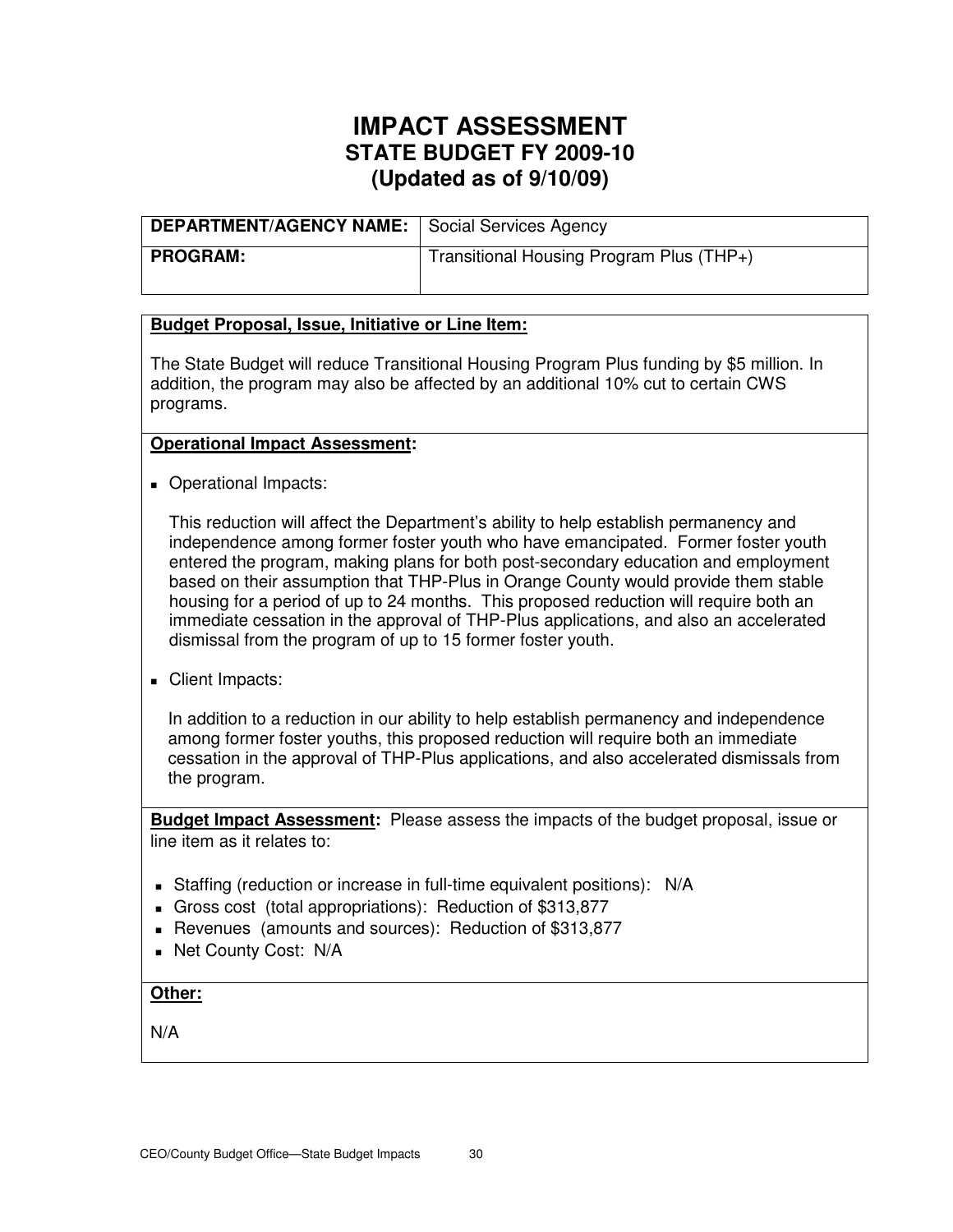| <b>DEPARTMENT/AGENCY NAME:</b>   Social Services Agency |                       |
|---------------------------------------------------------|-----------------------|
| <b>PROGRAM:</b>                                         | CalWORKs Aid Payments |

### **Budget Proposal, Issue, Initiative or Line Item:**

The State's 2009-2010 budget makes a number of significant long term policy changes to the assistance payments of the CalWORKs program in order create savings for the State.

Changes proposed to be effective July 1, 2011 include:

- Modification of the Safety Net program to impose additional grant reductions for families not meeting state work participation requirements.
- Graduated financial sanctions for families not meeting state work participation requirements.
- Requirement of a semi-annual self-sufficiency review for mandatory individuals who are not meeting state work participation requirements.
- Restructuring of the existing 60-month time-on-aid clock for adults, and counting time in sanctioned status towards the cumulative 60-month limit.
- Elimination of Cost of Living Adjustments (COLAs) unless specified by statute (effective 01/01/2011).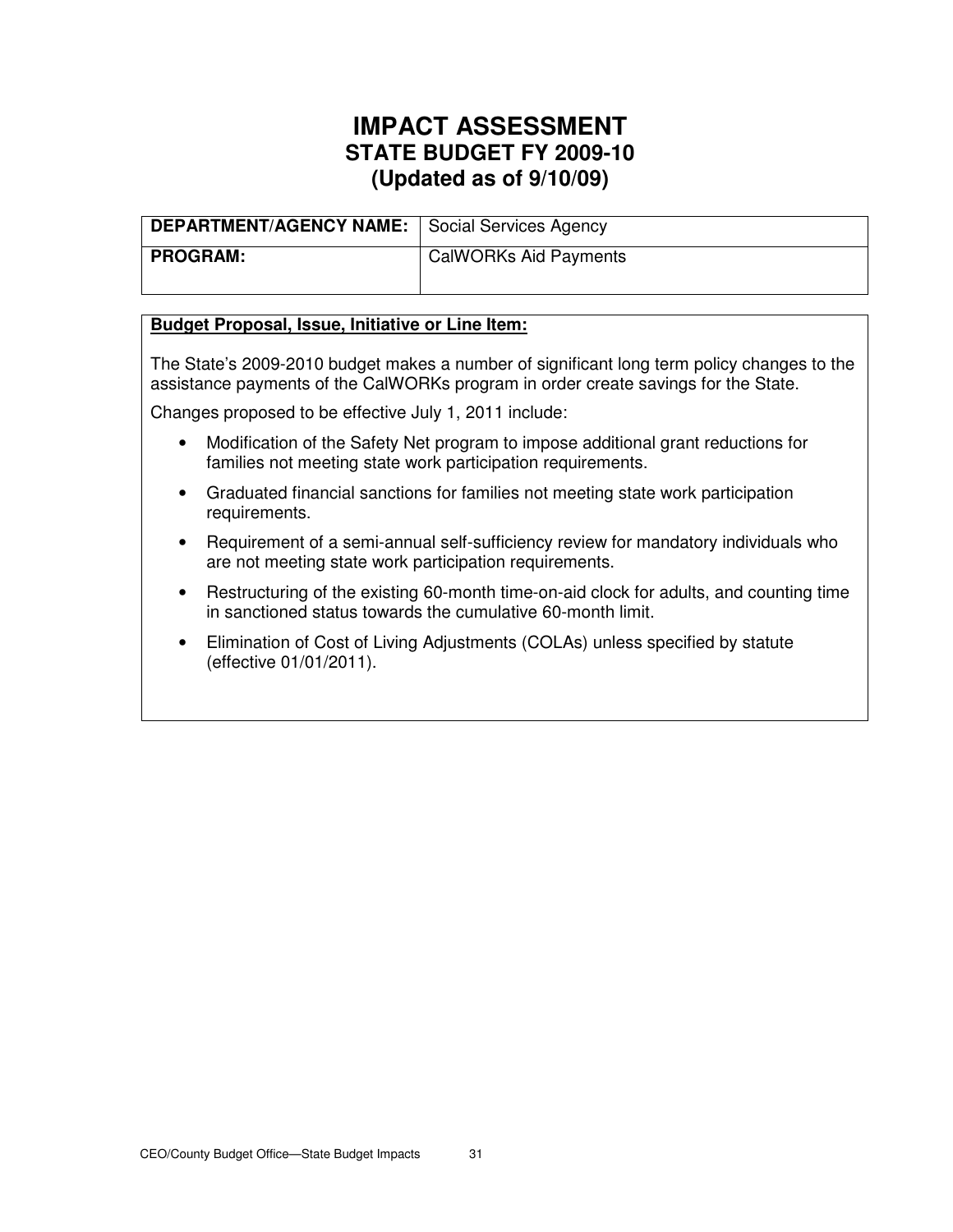## **Operational Impact Assessment:**

- **Mandates:** 
	- Imposes an initial 25% reduction to the grant amount for Safety Net families not meeting state work participation requirements, up to a maximum 50% reduction of the Safety Net grant. Imposes the same grant cuts for child-only families not meeting state participation requirements after 60 months of aid.
	- Implements graduated sanctions for non-compliance with CalWORKs Welfare-to-Work (WTW) requirements.
	- Requires a six-month self-sufficiency review for adults who are not meeting state work participation requirements.
	- Establishes a new 48-month time on aid limit for adults within the existing 60 month limit.
	- Permanently eliminates the statutory requirement for the CalWORKs COLA effective with the 2011 calendar year.
- **Operational Impacts:** 
	- The Governor's budget will impose grant reductions up to 50% of the child-only grant for families not meeting CalWORKs work participation requirements.
	- Increased ongoing administrative cost to track and follow up with these cases to both impose and attempt to remedy the sanctions
- Client Impacts:
	- The Governor's budget will impose grant reductions up to 50% of the child-only grant for families not meeting CalWORKs work participation requirements.
	- Negatively impacts children whose benefits are reduced due to their parents' noncompliance.
	- Requirement to conduct a six-month review.
	- This change establishes a new 48-month time on aid limit within the existing 60-month limit, at which time the adult is removed from the assistance unit. After a break of 12 months, aid may be restored for the adult.
	- Elimination of future COLAs.
- **Workforce Impacts:** 
	- Administrative cost to train staff, increase in ongoing administrative cost to monitor adults' work participation, and to fully engage adults who are not meeting requirements, including unaided non-citizen parents.
	- Increased ongoing administrative cost to track and follow up with these cases to both impose and attempt to remedy the sanctions.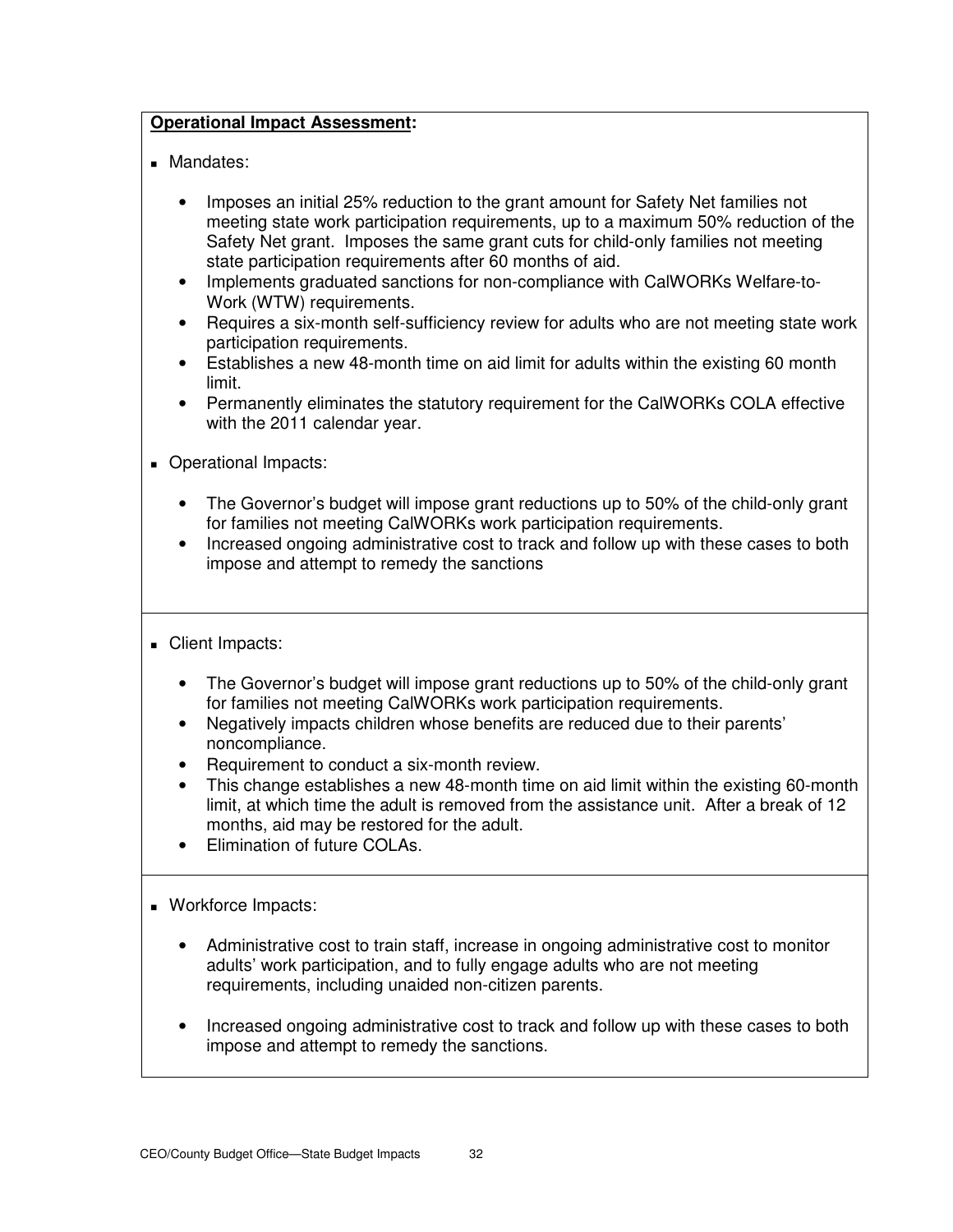## **Budget Impact Assessment:**

Due to the unknown impact of the large number of policy changes and the effective date of July 2011, there is no financial impact projected in FY 09/10 and the impact in the out years is unknown at this time.

- Staffing (reduction or increase in full-time equivalent positions): None.
- Gross cost (total appropriations): FY 09/10 no impact
- Revenues (amounts and sources):  $FY$  09/10 no impact
- Net County Cost:  $FY$  09/10 no impact

## **Other:**

Changes are effective July 2011.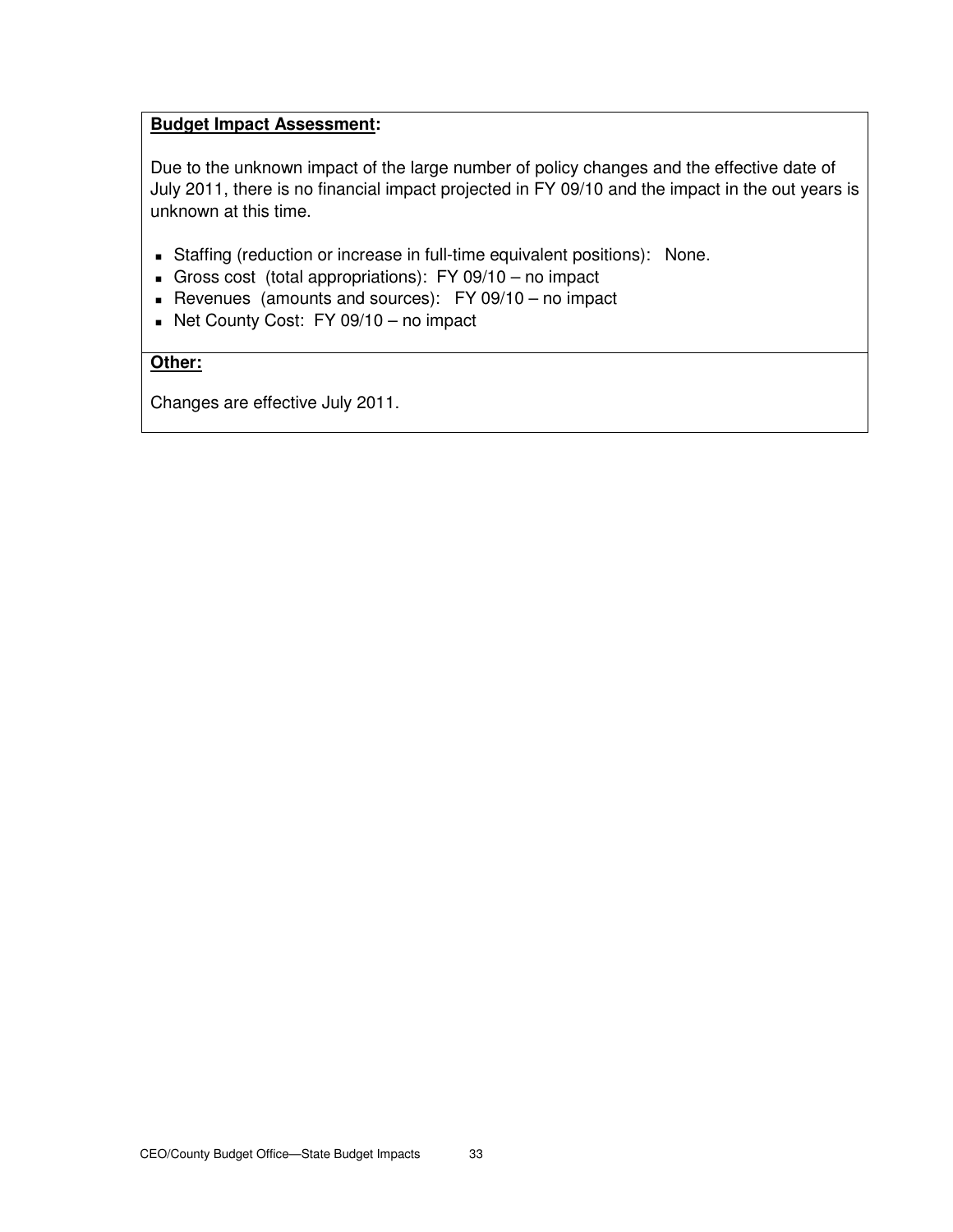| <b>DEPARTMENT/AGENCY NAME:</b>   Social Services Agency |          |
|---------------------------------------------------------|----------|
| <b>PROGRAM:</b>                                         | CalWORKs |

## **Budget Proposal, Issue, Initiative or Line Item:**

Along with programmatic changes, the State Budget will reduce funding for Child Care and Employment Services by \$375 million annually for two consecutive years starting in FY 09/10. **Operational Impact Assessment:** 

- **Mandates:** 
	- Allows a new Welfare-to-Work (WTW) exemption for single parent families with one child under 2 years of age, or two children under 6 years of age until 07/01/2011.
	- Suspends the 60-month Time on Aid (TOA) clock for individuals who are exempt from WTW participation and for those who have good cause for not participating due to lack of Supportive Services until 07/01/2011.
	- Gives Counties the option to redirect CalWORKs Mental Health/Substance Abuse (MH/SA) funding from existing MH/SA programs to other CalWORKs programs.
	- Delays implementation of Work Incentive Nutritional Supplement (WINS), Pre-Assistance Employment Readiness Services (PAERS) and Temporary Assistance Program (TAP) until 10/01/2011.
	- Provides additional funding through ARRA TANF Emergency Contingency Fund (ECF) for Subsidized Employment, short term non-recurring benefits, and supplemental basic assistance.
	- Provides counties with relief from Federal WTW penalties
- **Derational Impacts:** 
	- Contracted Employment Services will be reduced or eliminated as the number of mandatory WTW participants decrease.
- Client Impacts: Estimate the impact to your clients to the extent possible.
	- Removal of these services will make it more difficult for clients to gain self-sufficiency.
- Workforce Impacts:
	- Manual tracking and monitoring of these exemptions will create additional workload.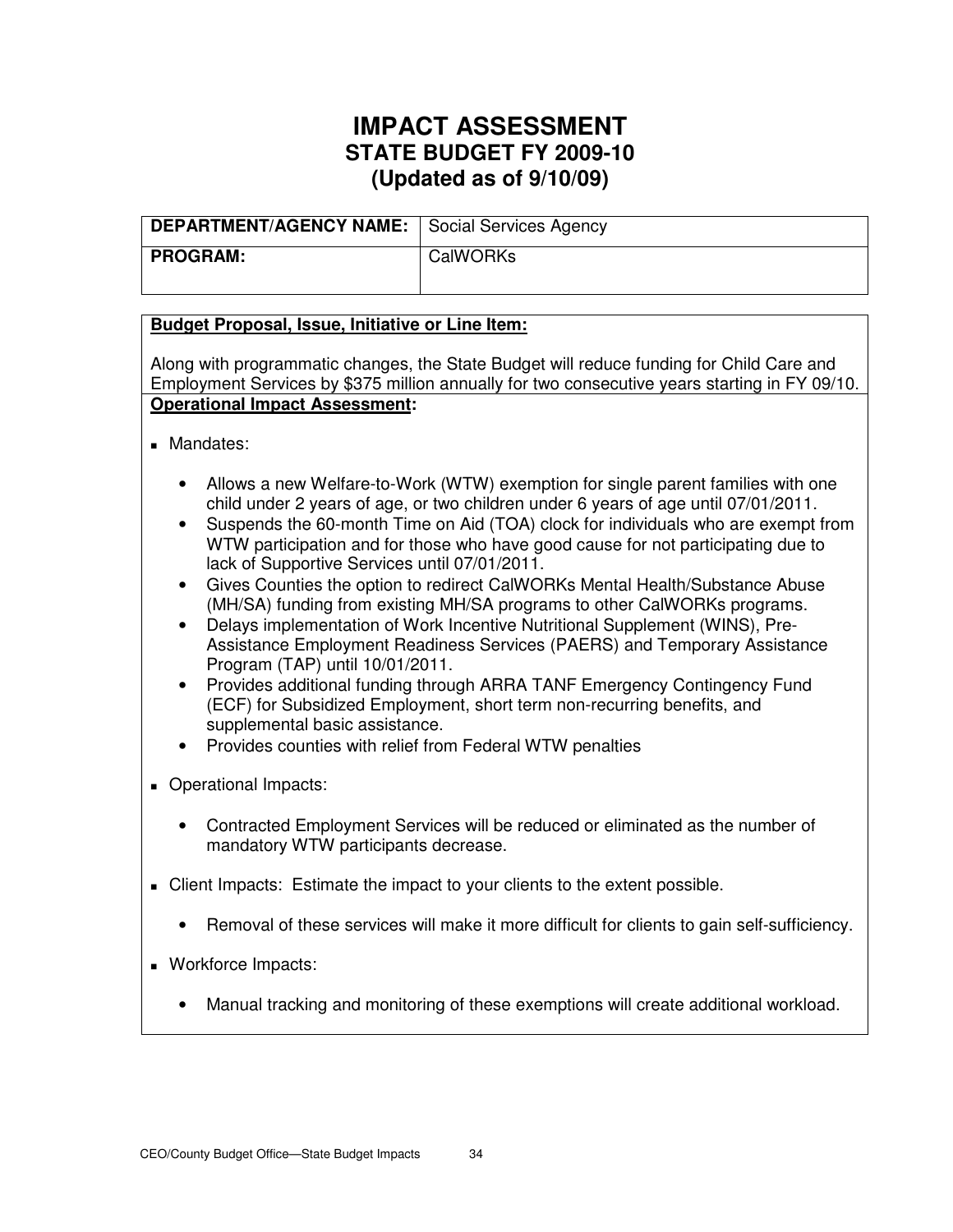## **Budget Impact Assessment:**

For FY 09/10, per CDSS (California Department of Social Services), the \$375 million reduction may be mitigated by an increase due to caseload growth, however the amount is unknown at this time. For FY 10/11, the \$375 million reduction will be restored and reduced again.

- Staffing (reduction or increase in full-time equivalent positions): None at this time.
- Gross cost (total appropriations): No impact, reductions offset by estimated caseload growth from the State.
- Revenues (amounts and sources): No impact, reductions offset by estimated caseload growth from the State.
- Net County Cost: No change to the County's Maintenance of Effort.

After SSA receives the final state allocations, we will return to the Board to make budgetary adjustments based upon the State Budget. If reductions are required, SSA will continue a hiring freeze for CalWORKs and/or reduce contracts as necessary.

## **Other:**

In addition to community partners, Probation, District Attorney, Housing and Community Services (HCS) and Health Care Agencies will be impacted as funding for client services are reduced.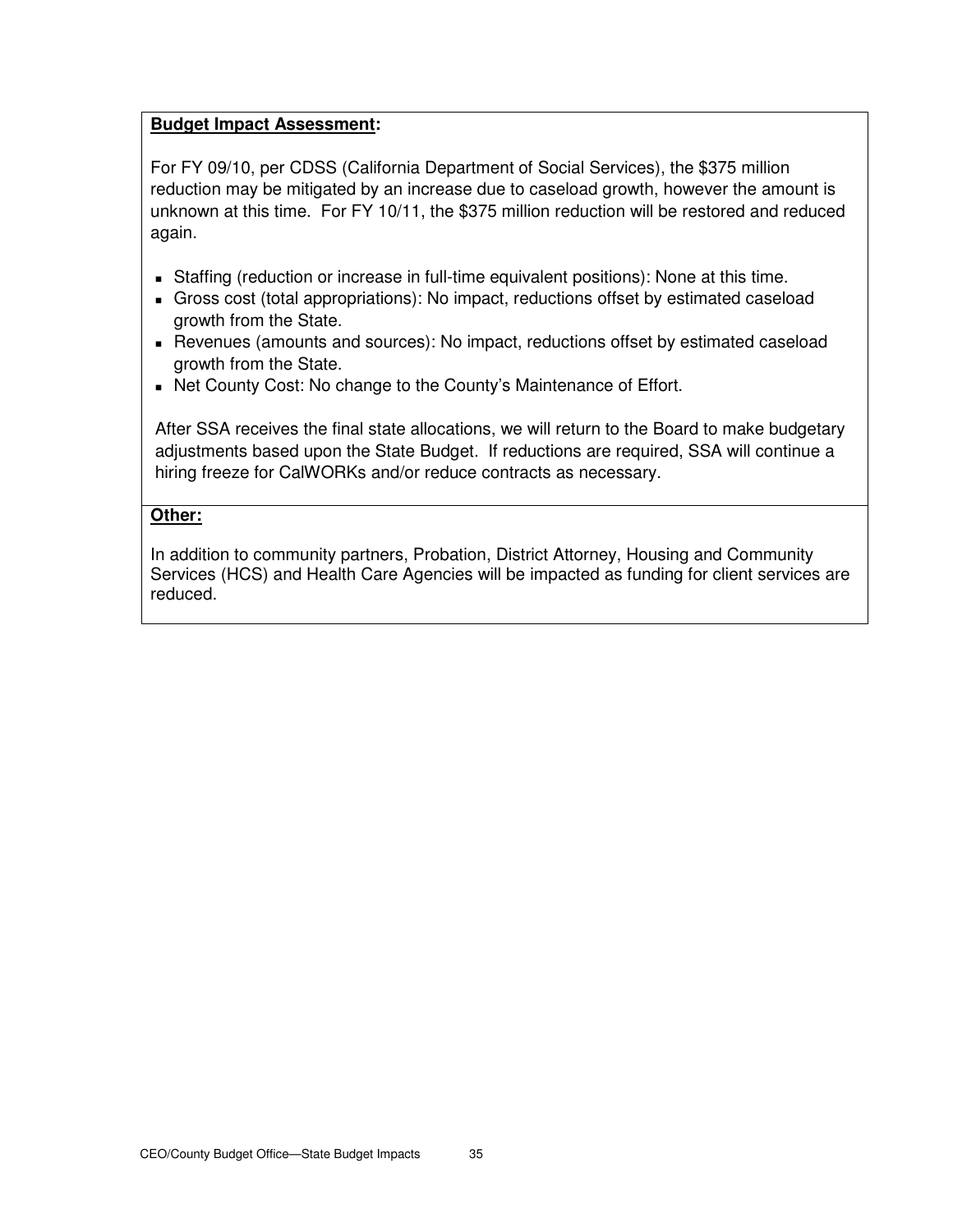| <b>DEPARTMENT/AGENCY NAME:   OC Community Services</b> |                            |
|--------------------------------------------------------|----------------------------|
| <b>PROGRAM:</b>                                        | <b>Redevelopment Shift</b> |

### **Budget Proposal, Issue, Initiative or Line Item:**

To assist the State with meeting the financial obligations under Proposition 98, the Budget includes an amendment to transfer \$1.7 billion from redevelopment agency revenues to a county-level Supplemental Revenue Augmentation Funds (SRAF). OCDA has estimated its contribution to be approximately \$8,788,594 for FY 2009-10.

An additional \$350 million is included for FY 2010-11. OCDA has estimated its contribution to be approximately \$1,809,416 for FY 2010-11.

| <b>State Budget Proposal</b> | <b>Est. OCDA Contribution</b> |
|------------------------------|-------------------------------|
| FY 2009-10 (\$1.7B)          | \$8,788,594                   |
| FY 2010-11 (\$350M)          | \$1,809,416                   |
| 2-Yr Total (of               |                               |
| \$2.05B)                     | \$10,598,010                  |

## **Operational Impact Assessment:**

**Derational Impacts:** 

Sufficient funds exist to meet this obligation without impacting OCDA's current operations.

#### **Budget Impact Assessment:**

- Staffing (reduction or increase in full-time equivalent positions): N/A
- Gross cost (total appropriations): FY 2009-10 estimated OCDA contribution of \$8,788,594
- Revenues (amounts and sources): N/A
- Net County Cost : N/A

### **Other Information:**

FY 2010-11 impact is estimated at \$1,809,416.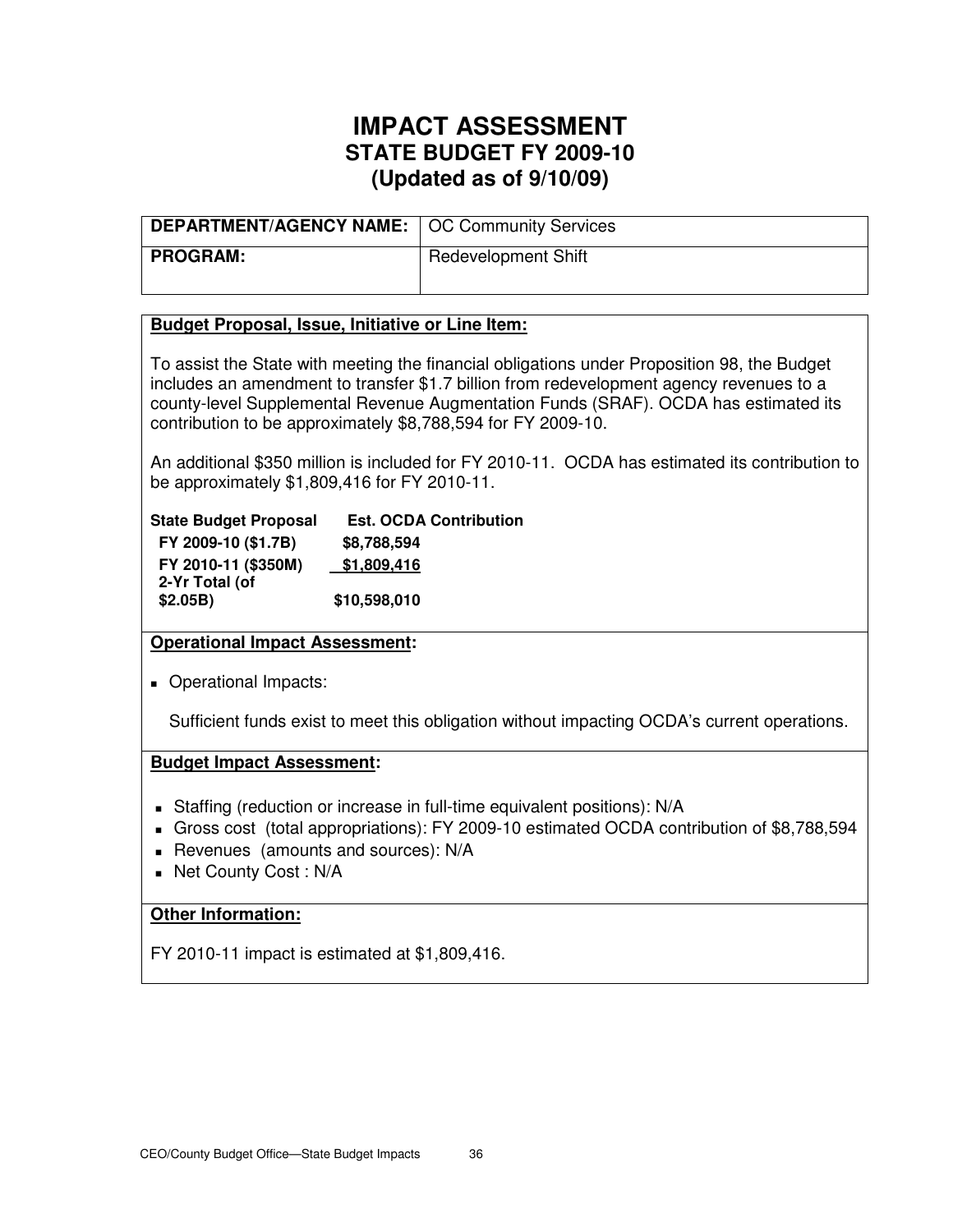|            | <b>DEPARTMENT/AGENCY NAME:</b>   OC Community Services/ Office on Aging |
|------------|-------------------------------------------------------------------------|
| I PROGRAM: | <b>Community-Based Services Programs</b>                                |

### **Budget Proposal, Issue, Initiative or Line Item:**

Governor's line-item veto eliminated all Community-Based Services Programs funded by the State: Linkages, Respite, Senior Companion, Brown Bag, and Alzheimer's Day Care Resource Center (ADCRC), effective October 1, 2009.

### **Operational Impact Assessment:**

Admin functions will not be required when programs are not operational, minimally reducing staff workload. Board action will be required to amend affected contracts. Staff will be required to ensure that all transition responsibilities related to the elimination of program funds are carried out subsequent to the termination of the contracts, per the State Standard Agreement.

### **Budget Impact Assessment:**

- Staffing (reduction or increase in full-time equivalent positions): N/A
- Gross cost (total appropriations): Reduction of \$268,390
- Revenues (amounts and sources): Reduction of \$268,390
- **Net County Cost: N/A**

## **Other Information:**

It is somewhat helpful that the cuts are not retroactive to July 1. The Caregiver Resource Centers, which are funded with State funds from the California Department of Mental Health (DMH), are being cut by more than 50%, which will in some measure impact the Title III E Family Caregiver Support Program in OC, since the Caregiver Resource Center is the contracted provider of that program. To date, the DMH cuts have not impacted the match requirements of our Federal Title IIIE funded program.